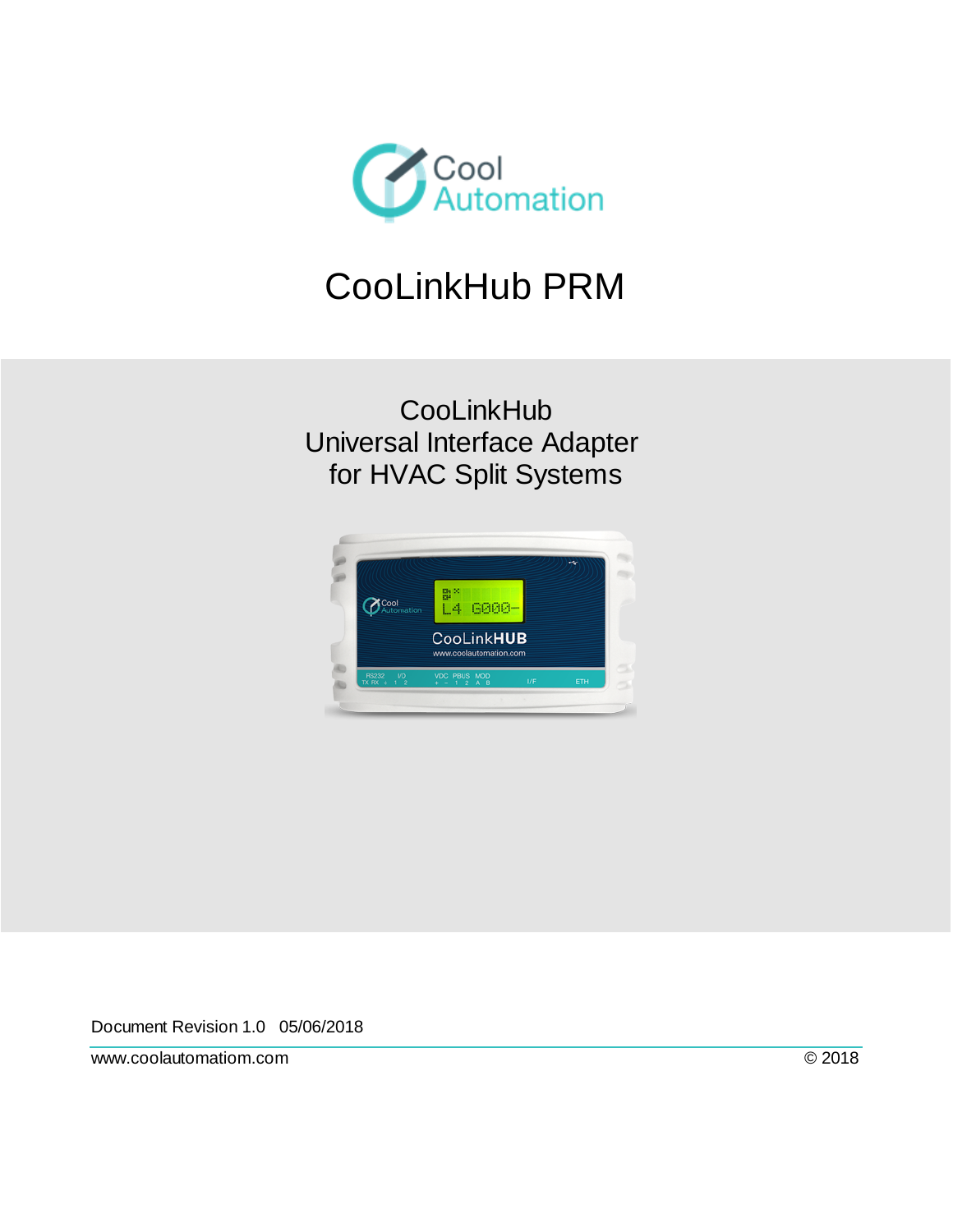$\mathfrak{G}$ 

## **Table of Contents**

| 4.1.1            |  |  |
|------------------|--|--|
|                  |  |  |
|                  |  |  |
| 4.3.1            |  |  |
| 4.3.2            |  |  |
|                  |  |  |
|                  |  |  |
| 5.1.1            |  |  |
| 5.1.2            |  |  |
| 5.1.3            |  |  |
|                  |  |  |
| 5.2.1            |  |  |
| 5.2.2            |  |  |
| 5.2.3            |  |  |
|                  |  |  |
| 5.3.1            |  |  |
| 5.3.2            |  |  |
| 5.3.3            |  |  |
| 5.3.4            |  |  |
| 5.3.5            |  |  |
| 5.3.6            |  |  |
| 5.3.7            |  |  |
| 5.3.8            |  |  |
| 5.3.9            |  |  |
| 5.3.10           |  |  |
| 5.3.11           |  |  |
| 5.3.12<br>5.3.13 |  |  |
| 5.3.14           |  |  |
| 5.3.15           |  |  |
| 5.3.16           |  |  |
|                  |  |  |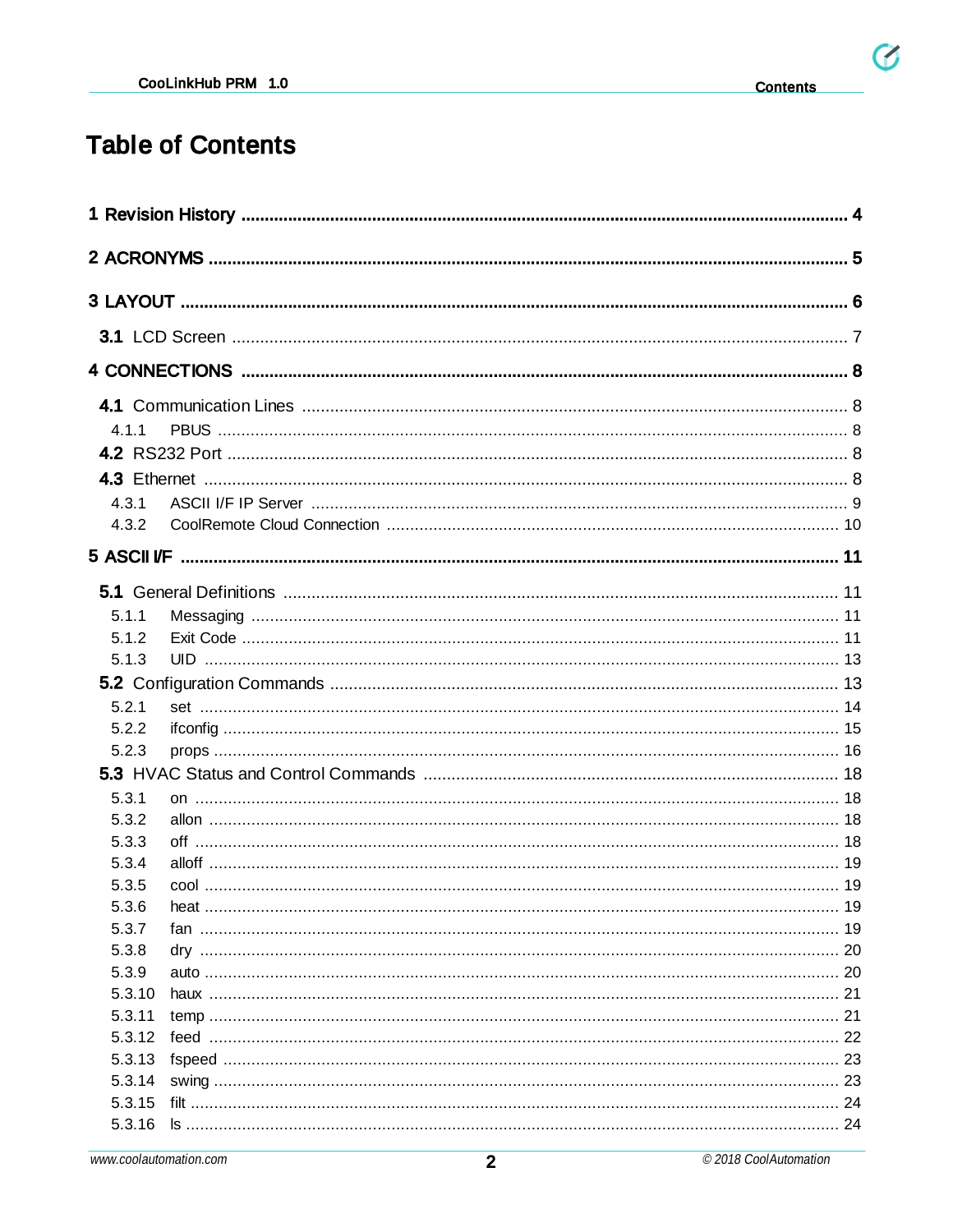$\mathfrak{G}$ 

| 5.3.17 |  |
|--------|--|
| 5.3.18 |  |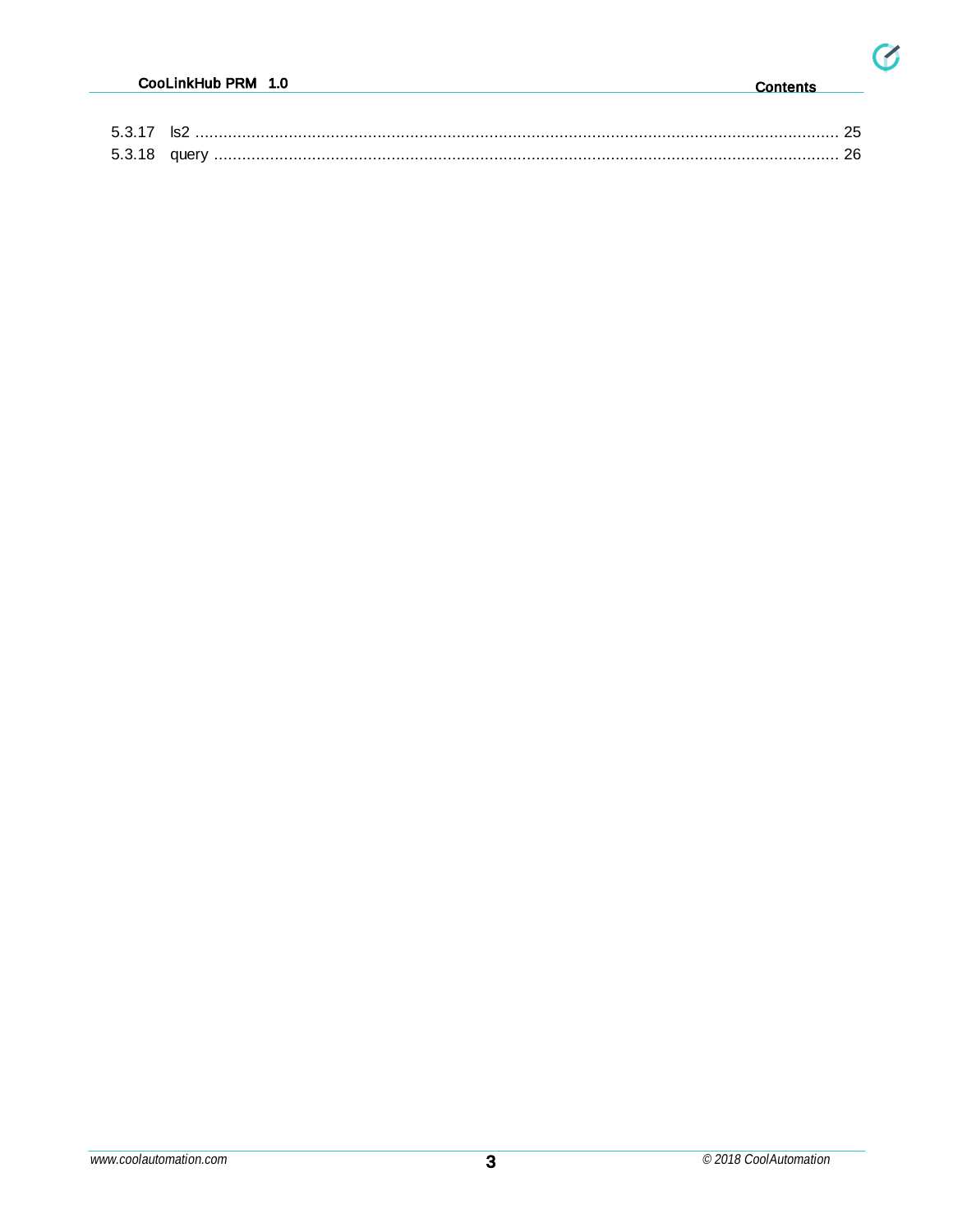$\overline{G}$ 

## <span id="page-3-0"></span>**1 Revision History**

|       | <b>Revision Changes</b> |
|-------|-------------------------|
| 1.0.0 | Initial                 |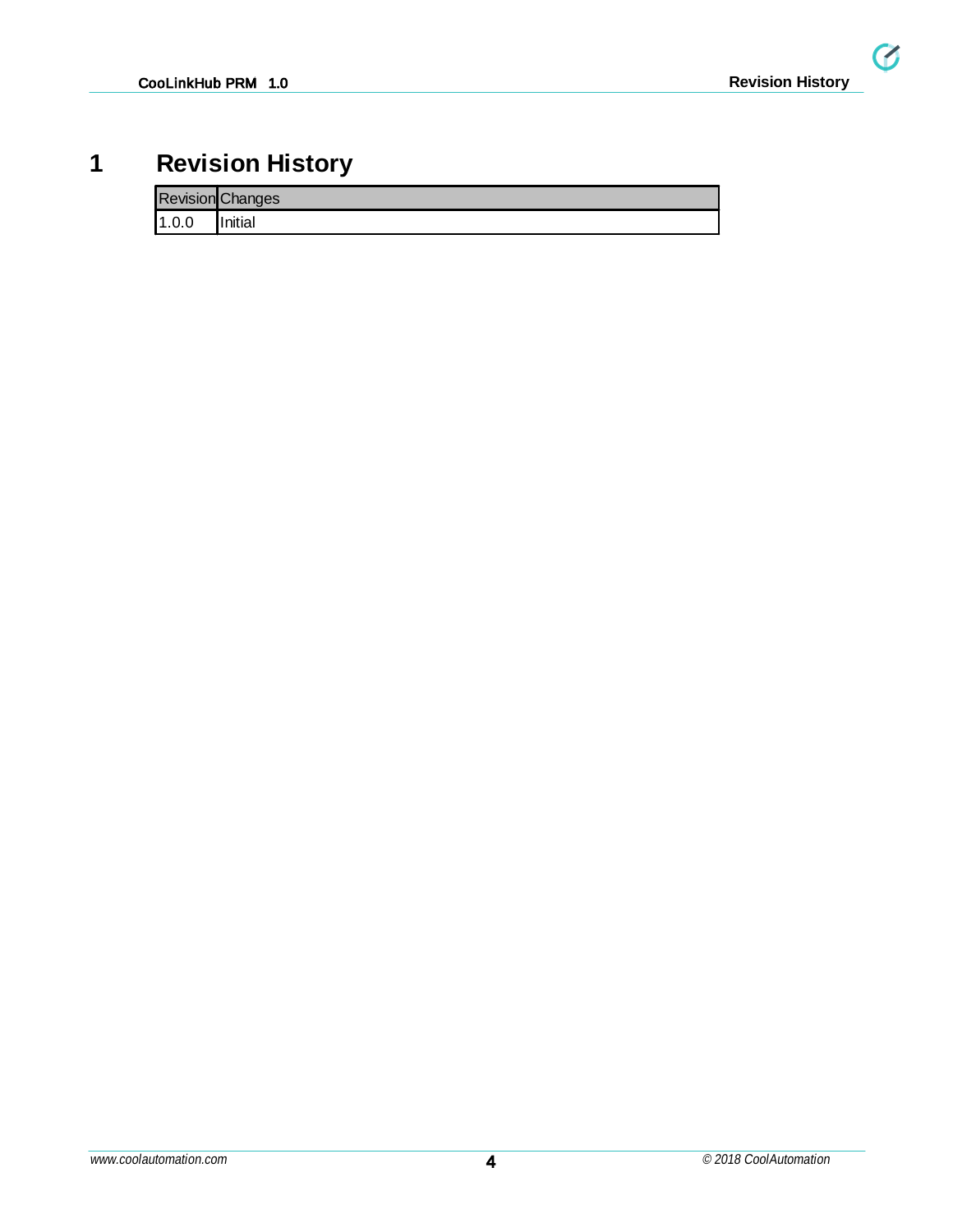## <span id="page-4-0"></span>**2 ACRONYMS**

| DC          | <b>Digital Current</b>                      |
|-------------|---------------------------------------------|
| <b>DTE</b>  | Data Terminal Equipment                     |
| <b>ETH</b>  | Ethernet                                    |
| <b>GPIO</b> | General Purpose Input/Output                |
| HVAC        | <b>Heating Ventilation Air Conditioning</b> |
| <b>MAC</b>  | Media Access Control                        |
| <b>LCD</b>  | Liquid Crystal Display                      |
| <b>PRM</b>  | Programmer's Reference Manual               |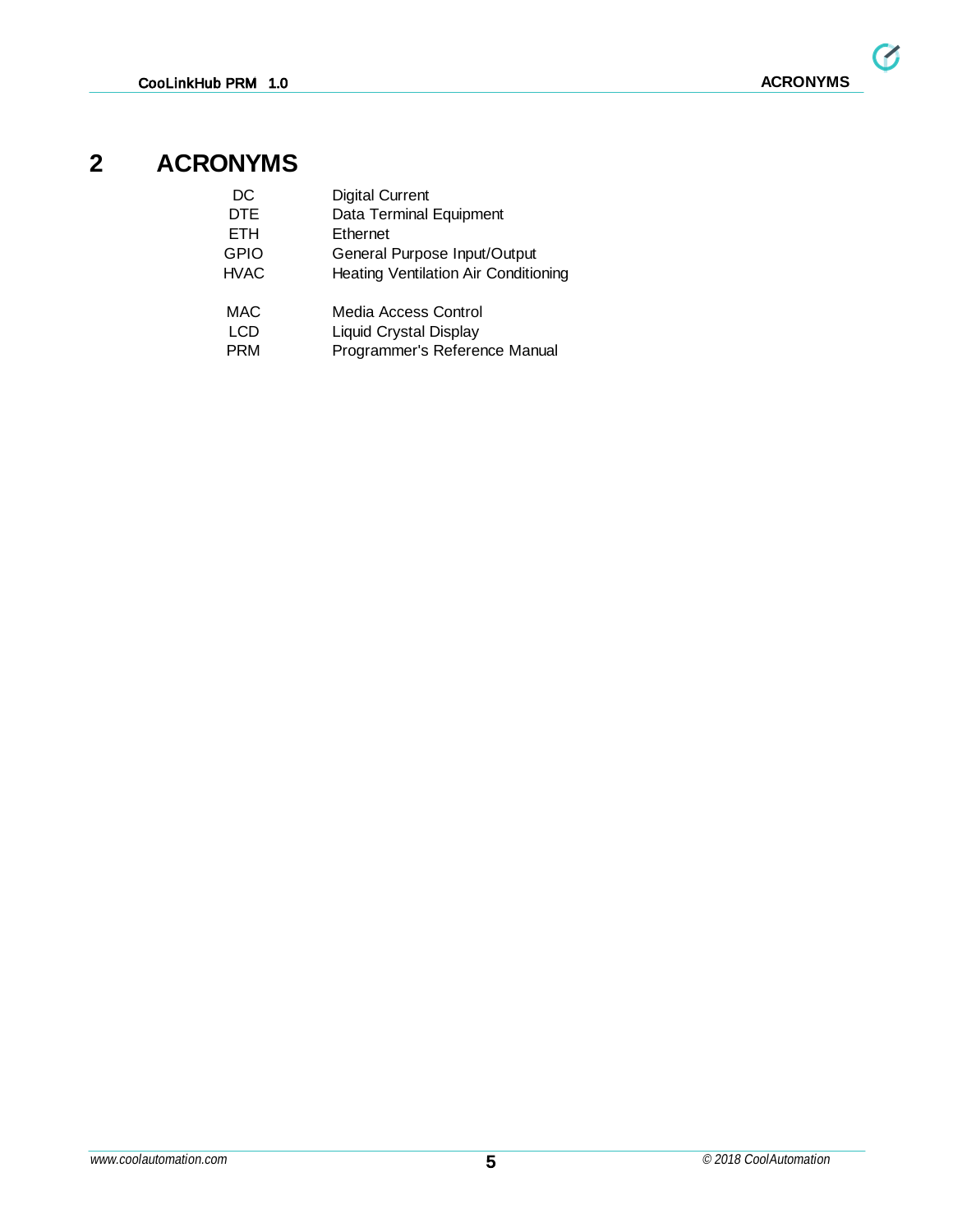$\bullet$ 

## <span id="page-5-0"></span>**3 LAYOUT**



#### (1) RS232, (2) IO Connector

| <b>Pin Number</b> | <b>Pin Name</b>   | <b>Function</b>         |  |  |  |
|-------------------|-------------------|-------------------------|--|--|--|
|                   |                   | RS232 TX RS232 Transmit |  |  |  |
|                   |                   | RS232 RX RS232 Receive  |  |  |  |
| 3                 | $VDC -$           | <b>Ground</b>           |  |  |  |
| 4                 | GPIO <sub>2</sub> | General Purpose I/O     |  |  |  |
| 5                 | GPIO1             | General Purpose I/O     |  |  |  |

#### (3) Power, (4) PBUS, (5) Modbus Connector

| <b>Pin Number</b> | <b>Pin Name</b>   | <b>Function</b>    |  |  |
|-------------------|-------------------|--------------------|--|--|
|                   | $VDC +$           | Input Voltage      |  |  |
| 2                 | $VDC -$           | Ground             |  |  |
| 3                 | PBUS <sub>1</sub> | PBUS 1(+) Terminal |  |  |
| 4                 | PBUS <sub>2</sub> | PBUS 2(-) Terminal |  |  |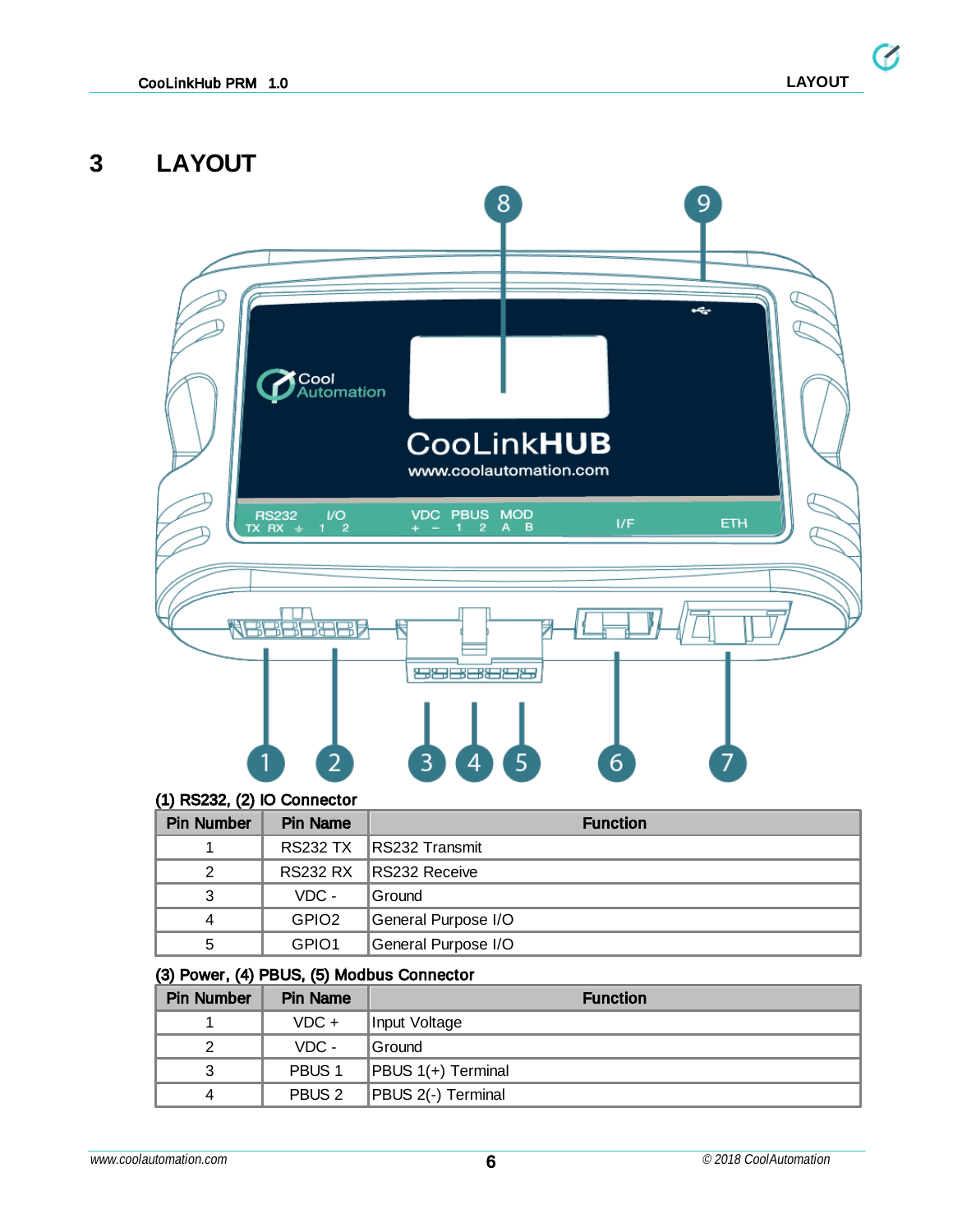Z

| MOD/  | Modbus A(+) Terminal |
|-------|----------------------|
| MOD B | Modbus B(-) Terminal |

#### (6) Power Connector

Used to connect 12-24V DC power supply adapter.

#### (7) ETH Connector

RJ45 connector for ETH network.

#### (8) Mini USB Device Connector

Used to connect CooLinkHub to PC USB Host for configuration and firmware updates.

#### (9) LCD

Alphanumeric 8x2 characters LCD screen.

### <span id="page-6-0"></span>**3.1 LCD Screen**

CooLinkHub is equipped with an alphanumeric 8x2 characters LCD that presents most of the important device parametric and status information.

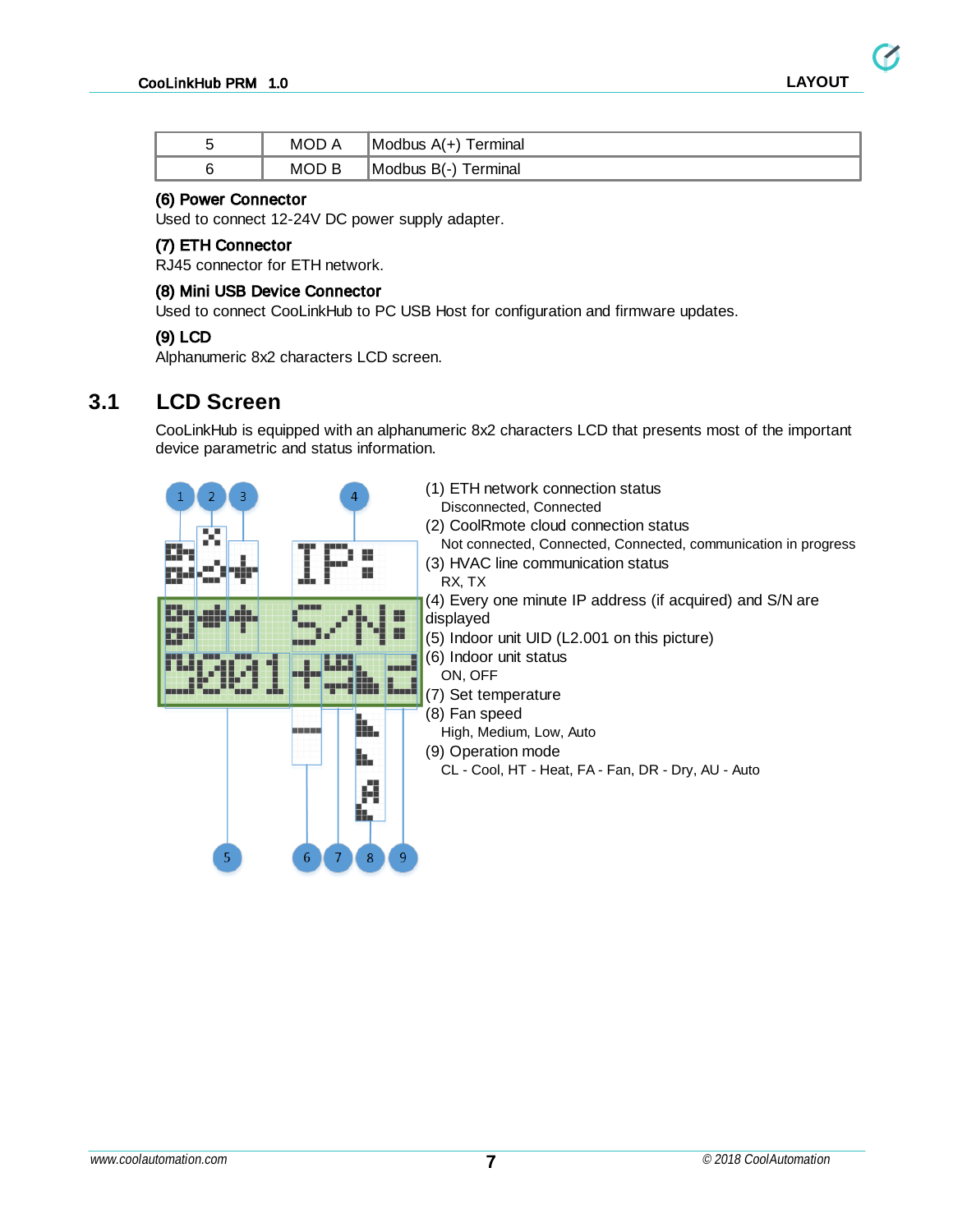**G** 

## <span id="page-7-0"></span>**4 CONNECTIONS**

## <span id="page-7-1"></span>**4.1 Communication Lines**

CooLinkHub supports a number of communication lines intended for connection to PBUS interface as well as integration with Home Automation and BMS control systems.

| <b>Line Type</b>             | Acronym         | L1 | L2       | L3 | L4 | L <sub>5</sub> |
|------------------------------|-----------------|----|----------|----|----|----------------|
| <b>HVAC</b>                  |                 |    |          |    |    |                |
| PBUS Master (PBM)            | <b>CH</b>       |    |          |    |    |                |
| Rolbit Zone Controller       | <b>RLBT</b>     |    |          |    |    |                |
| <b>Home Automation / BMS</b> |                 |    |          |    |    |                |
| <b>KNX</b>                   | <b>KNX</b>      |    |          |    |    |                |
| Modbus RTU                   | CG <sub>5</sub> |    |          |    |    |                |
| HDL                          | <b>HDL</b>      |    | $\Delta$ |    |    |                |
|                              |                 |    |          |    |    |                |
|                              |                 |    |          |    |    |                |

#### <span id="page-7-2"></span>**4.1.1 PBUS**

PBUS is a CoolAutomation's proprietary bus interface, based on shielded 2-wired cable (AWG24). It utilizes free network topology.

PBUS is intended for connection of CoolPlug and ThermoPad devices to CooLinkHub. PBUS is a solution for complete integration of (multi) split HVAC units with Home Automation and BMS systems.

### <span id="page-7-3"></span>**4.2 RS232 Port**

RS232 Interface in CooLinkHub is available from the RS232/IO connector. RS232 harness, provided with CooLinkHub, routes RS232 signals to DB9 connector as shown below.

| RS232/IO Pin DB9 Pin Signal Level |              |        | <b>Description</b>        |
|-----------------------------------|--------------|--------|---------------------------|
|                                   |              | $+12V$ | ⊺TxD Data from CooLinkHub |
|                                   | -3           | $+12V$ | RxD Data to CooLinkHub    |
| 3                                 | $\mathbf{b}$ | GND    | Ground                    |

Maximal length of the RS232 Cable should not exceed 25m. The default CooLinkHub RS232 Port settings are:

| <b>Baud Rate</b>         | 9600 |
|--------------------------|------|
| Data Bits                | 8    |
| <b>Parity Control</b>    | None |
| <b>Stop Bits</b>         | 1    |
| <b>Flow Control</b>      | None |
| <b>DUCED DOOOO</b> LILLE |      |

By default RS232 Interface is dedicated for ASCII I/F [protocol.](#page-10-0)

### <span id="page-7-4"></span>**4.3 Ethernet**

CooLinkHub incorporates an IEEE 802.3 compatible 10/100 Mb/s Ethernet port available via RJ45 connector. Ethernet port has a following features:

| Parameter                 | Value | Notes <sup>®</sup>      |
|---------------------------|-------|-------------------------|
| Max Ethernet Cable Length | 137m  | CAT5 twisted pair cable |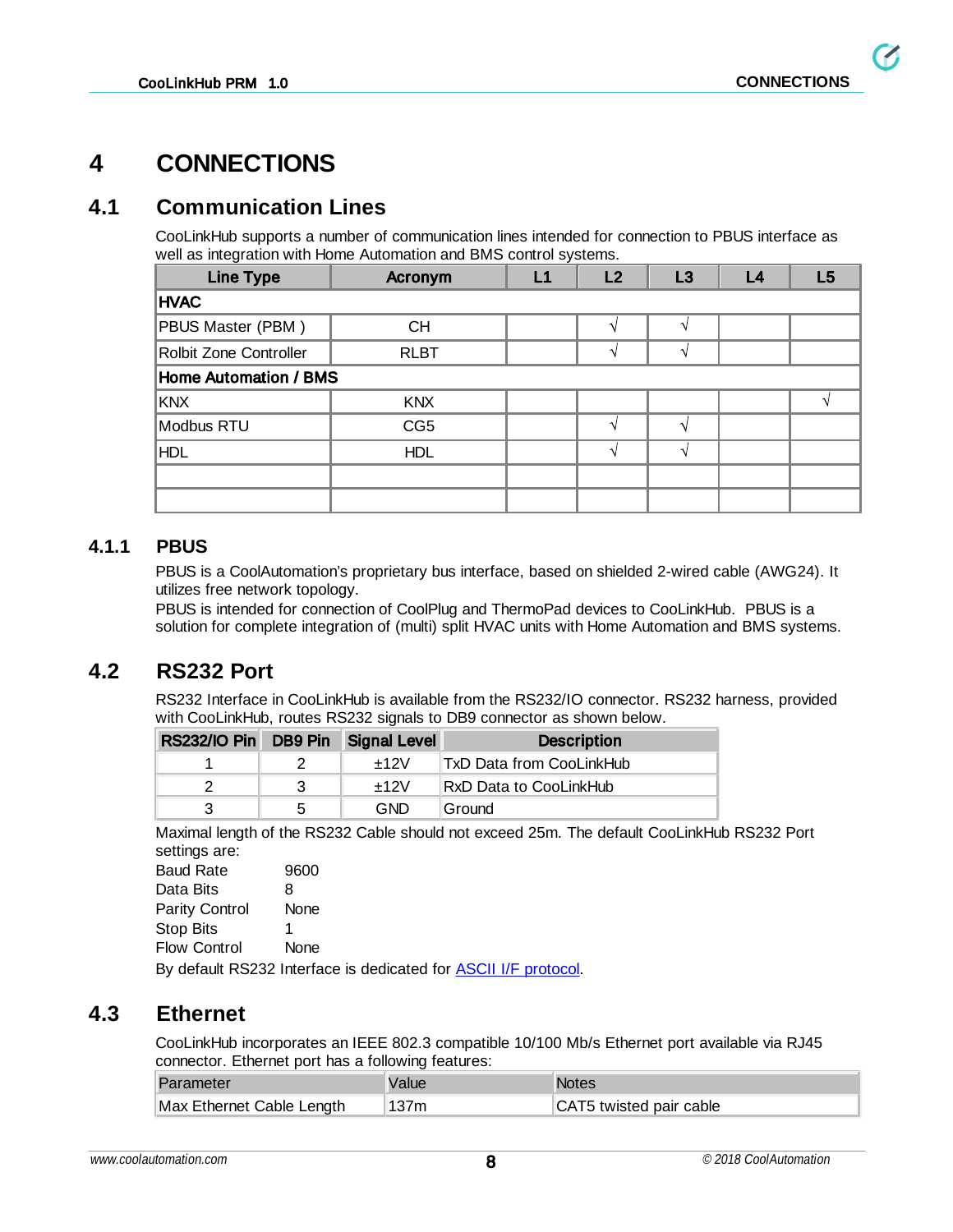$\boldsymbol{G}$ 

| <b>Supported Bit Rate</b>                                                           |         | 10/100 Mb/s              |                                   |                                    |  |
|-------------------------------------------------------------------------------------|---------|--------------------------|-----------------------------------|------------------------------------|--|
| <b>Supported Ethernet Protocols</b>                                                 |         | 10BASE-T/100BASE-<br>TX. |                                   |                                    |  |
| Protocol Auto-Negotiation                                                           | Enabled |                          | <b>Against Link Partner</b>       |                                    |  |
| RJ45 connector comprises Link and Activity indication LEDs used as specified below. |         |                          |                                   |                                    |  |
| <b>LED</b><br>Color                                                                 |         | <b>Function</b>          |                                   |                                    |  |
| Link Led<br>Green                                                                   |         |                          | ON for good link, OFF for no link |                                    |  |
| <b>Activity Led</b><br>Orange                                                       |         |                          |                                   | <b>BLINKING for Tx/Rx Activity</b> |  |

Ethernet interface is used by a number of protocol modules available in CooLinkHub

- · ASCII I/F (via ASCII I/F IP [Server](#page-8-0))
- Modbus IP (see Modbus [Integration](http://coolautomation.com/lib/doc/manual/Modbus-guidelines.pdf) Guidlines document)
- HDL buspro IP
- · SDDP
- · CoolRemote

Network setting of the CooLinkHub are controlled with *[ifconfig](#page-14-0)* command.

#### <span id="page-8-0"></span>**4.3.1 ASCII I/F IP Server**

ASCII I/F IP Server referenced as **Aserver** is a classic row TCP/IP socket server. Aserver is started by CooLinkHub once the Ethernet link is established and IP address is acquired. Aserver has following default characteristics:

| Maximal number of simultaneous connections | 4       |
|--------------------------------------------|---------|
| Default TCP/IP listening port              | 10102   |
| Prompt character >                         | enabled |

Aserver can be configured with **[set](#page-13-0)** command.

The screen shoot below illustrates the connection to Aserver with PuTTY utility (CooLinkHub IP address in this example is 192.168.1.110).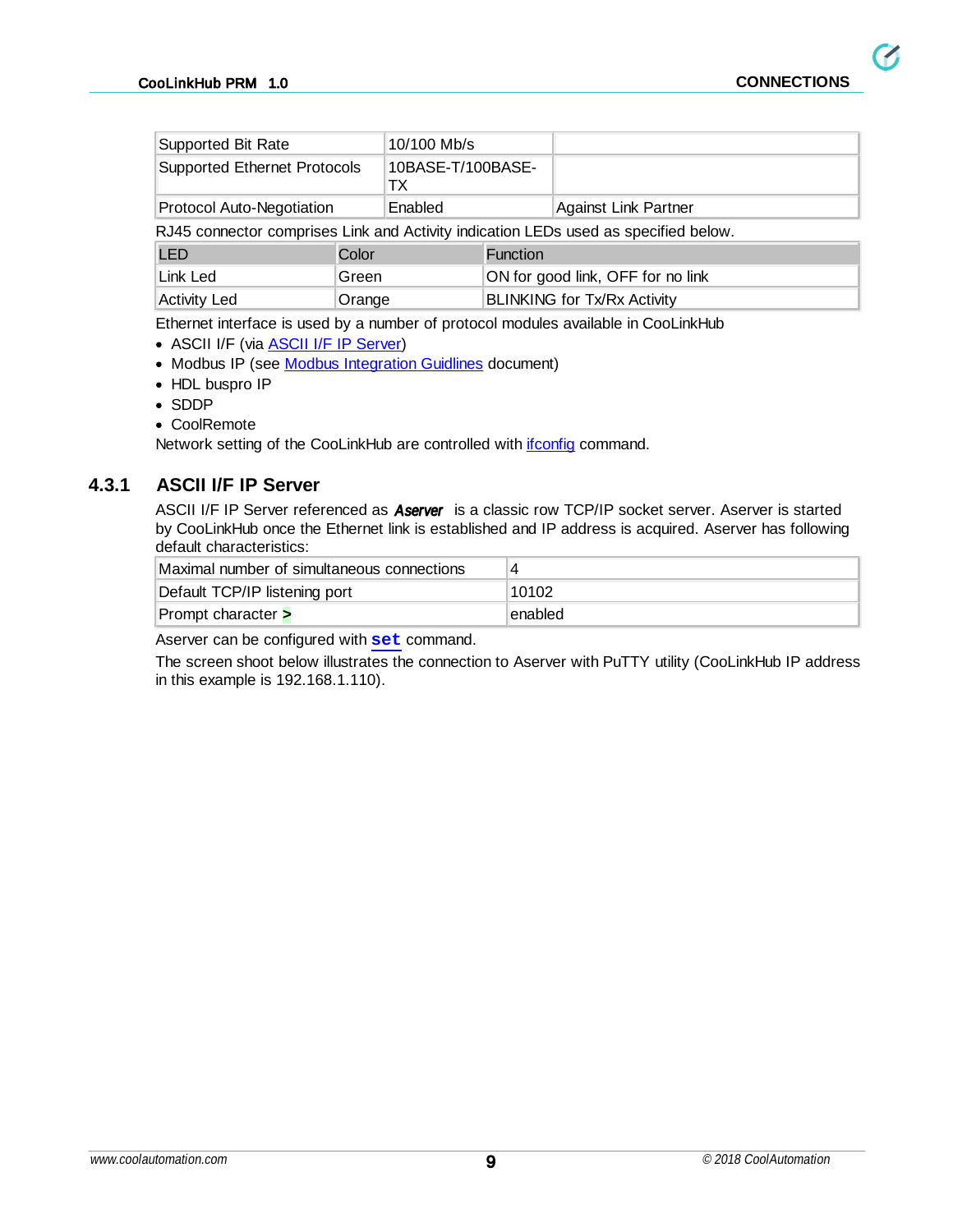$\boldsymbol{G}$ 

| <b>S</b> PuTTY Configuration                                                                                                                                                                                                                                            |                                                                                                                                                                                                                                                                                                                                                                                                                                             |
|-------------------------------------------------------------------------------------------------------------------------------------------------------------------------------------------------------------------------------------------------------------------------|---------------------------------------------------------------------------------------------------------------------------------------------------------------------------------------------------------------------------------------------------------------------------------------------------------------------------------------------------------------------------------------------------------------------------------------------|
| Category:                                                                                                                                                                                                                                                               |                                                                                                                                                                                                                                                                                                                                                                                                                                             |
| Session<br>ille Logging<br>⊟⊹ Terminal.<br>— Keyboard<br>l— Bell<br>≔ Features<br>Window<br>⊱ Appearance:<br>≔ Behaviour<br>i Translation<br>— Selection<br><sup>i…</sup> Colours<br>Connection<br>l— Datal<br>i— Proxy<br>l— Telnet<br>∣— Rlogin<br>⊞- SSH<br>ं Serial | Basic options for your PuTTY session<br>Specify the destination you want to connect to<br>Host Name (or IP address)<br>Port<br>10102<br>192.168.1.110<br>Connection type:<br>⊙ Raw O Leinet O Riogin O SSH<br>Serial<br>Load, save or delete a stored session<br>Sav <u>e</u> d Sessions<br>Default Settings<br>Load<br>COM8_115200<br>Saye<br>Delete<br>Close window on exit:<br>⊙ Only on clean exit<br><b>Always</b><br>$\bigcirc$ Never |
| About                                                                                                                                                                                                                                                                   | Open<br>Cancel                                                                                                                                                                                                                                                                                                                                                                                                                              |

### <span id="page-9-0"></span>**4.3.2 CoolRemote Cloud Connection**

CooLinkHub is constantly maintaining connection with CoolRemote cloud server once TCP/IP networking with internet access is established. Connection is made via TCP port 10101 on CoolRemote cloud server side. Unless firewall is involved no special network configuration are required on client side.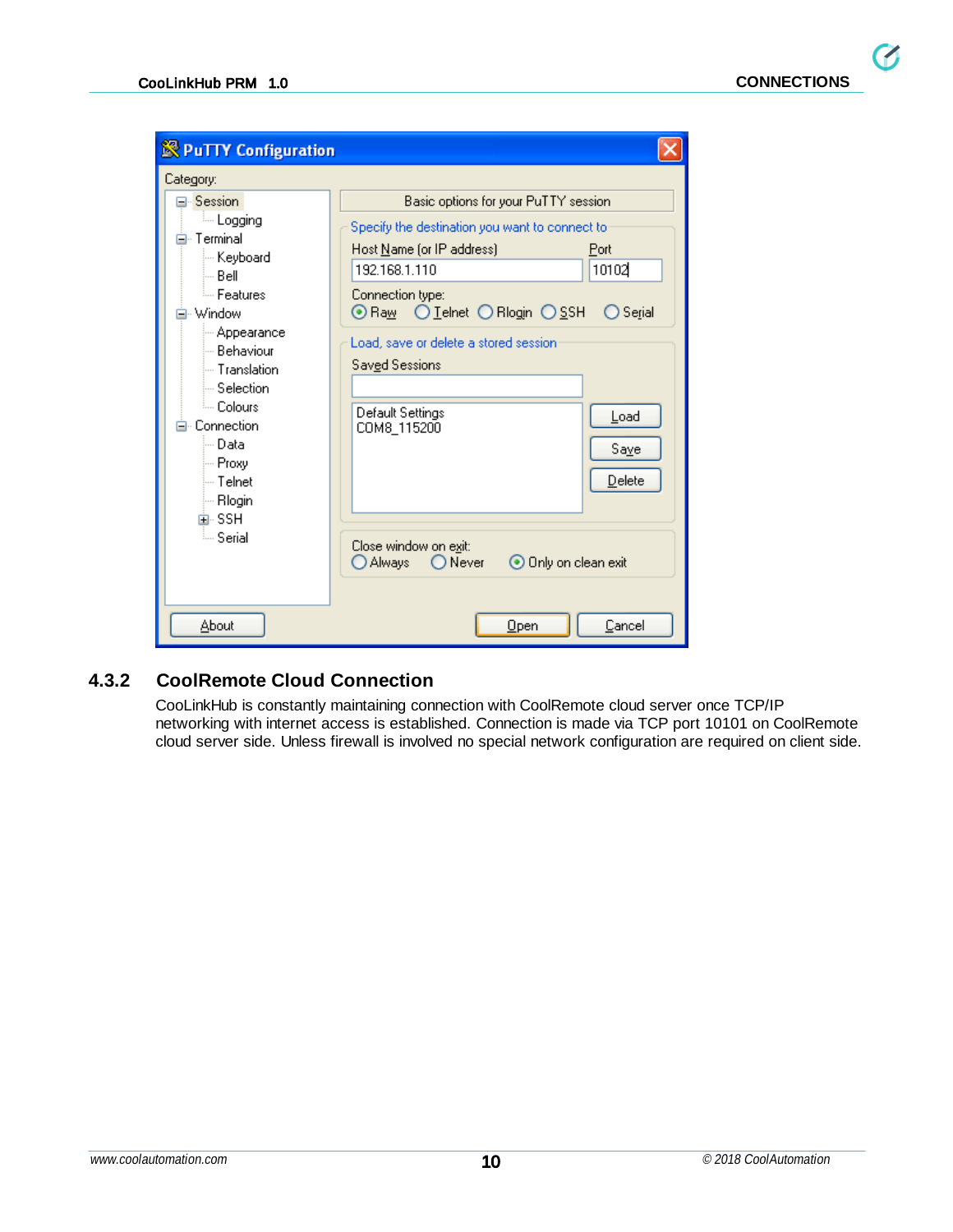## <span id="page-10-0"></span>**5 ASCII I/F**

ASCII I/F is a proprietary CoolAutomation's interface utilized by most of the CoolAutomation devices, including CooLinkHub. In CooLinkHub ASCII I/F interface is running over RS232 connection and TCP/IP network connection via [Aserver.](#page-8-0)

## <span id="page-10-1"></span>**5.1 General Definitions**

#### <span id="page-10-2"></span>**5.1.1 Messaging**

Communication between DTE and CooLinkHub via ASCII I/F protocol is based on text (ASCII) strings. Communication example is shown below:

| $>$ ls L2                                                                          | Command   | DTE to CooLinkHub |
|------------------------------------------------------------------------------------|-----------|-------------------|
| L2.102 OFF 20C 27C Auto Cool OK<br>$- 0$<br>L2.103 OFF 20C 24C Low Auto OK<br>$-0$ | Response  |                   |
| <b>OK</b>                                                                          | Exit Code | CooLinkHub to DTE |
|                                                                                    | Prompt    |                   |

Command string sent to CooLinkHub must be terminated with <CR> (carriage return 0x0D) <LF> (line feed 0x0A) sequence or a single <CR> character. Strings from CooLinkHub (except prompt character) are always terminated with <CR> <LF>. Commands are case sensitive and should not contain leading or trailing spaces. The only allowed separator between command name and command parameter(s) is space (0x20) character.

Configuration setting **echo** (see [set](#page-13-0) command), defines whether characters sent to CooLinkHub via RS232 interface are echoed back or not.

If ASCII I/F protocol is running over RS232 interface, prompt character '**>**' is unconditionally sent by CooLinkHub. In case of ASCII I/F IP [Server](#page-8-0) prompt transmission is configurable by **aserver prompt** setting.

#### <span id="page-10-3"></span>**5.1.2 Exit Code**

CooLinkHub can provide Exit Code in verbose (default) or numeric forms. Numeric form format is: **ERROR:N**, where N is a number in range 0...999. Exit Code format can be configured with **verbose** [set](#page-13-0)ting (see set command).

| N  | Verbose form         | <b>Description</b>                               |
|----|----------------------|--------------------------------------------------|
| 0  | OK.                  | Command executed successfully                    |
|    | No UID               | UID not found                                    |
| 2  | Not Strict UID       | UID must be precise                              |
| 3  | <b>Bad Format</b>    | Command format is wrong                          |
| 4  | Failed               | Command execution failed                         |
| 5  | <b>Line Unused</b>   | Line is unused                                   |
| 6  | Unknown Command      | Command is unknown                               |
|    | Bad HVAC Line        | Line number is wrong                             |
| 8  | <b>Bad Function</b>  | Wrong function                                   |
| 9  | <b>Bad Line Type</b> | Wrong line type definition                       |
| 10 | <b>Bad Parameter</b> | Command parameter is wrong                       |
| 11 | OK, Boot Required!   | Command execution will be effective after reboot |
| 12 | <b>Bad GPIO</b>      | Wrong GPIO                                       |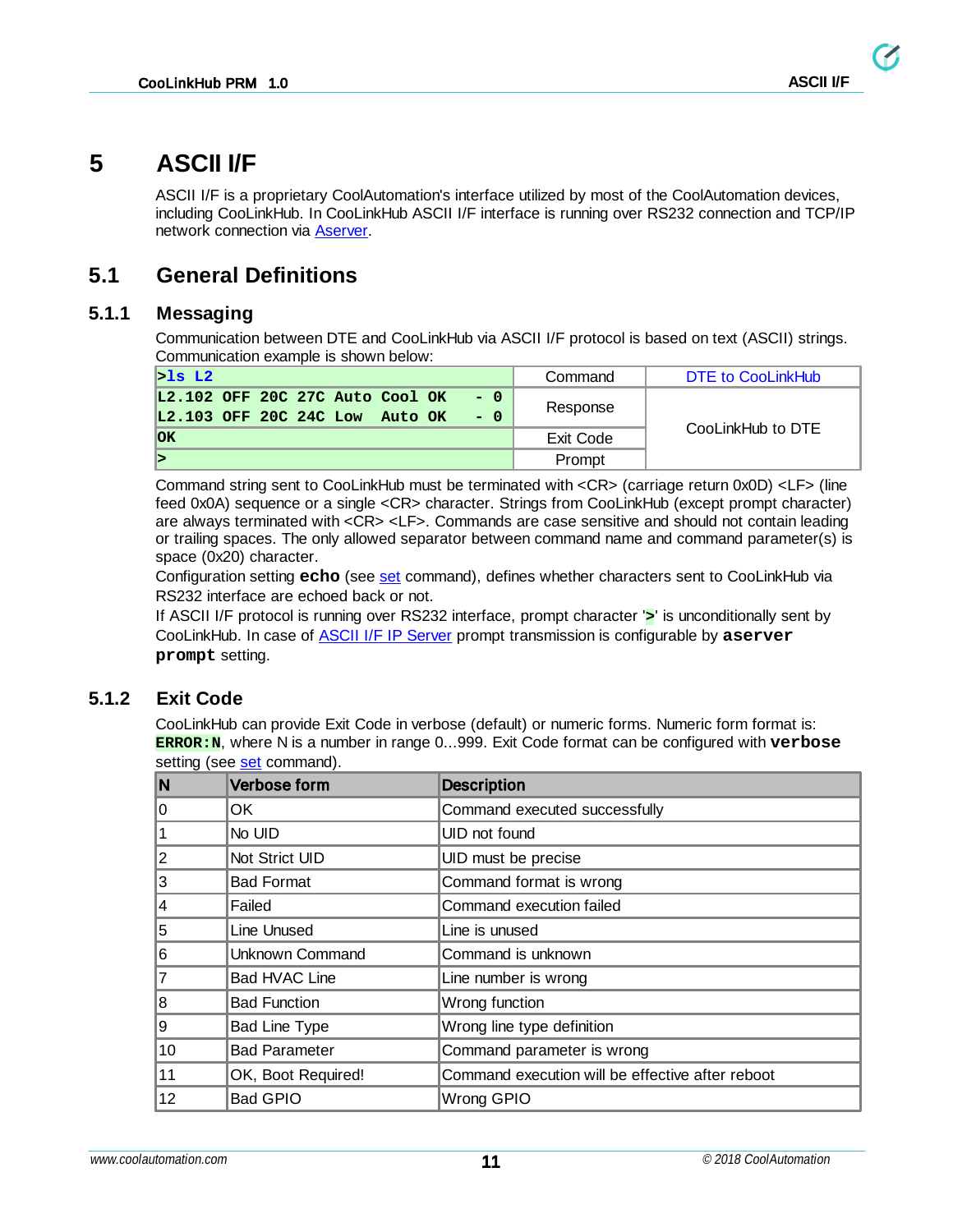| 13  | <b>SDDP Disabled</b>                         | SDDP module is disabled, command can not be executed             |
|-----|----------------------------------------------|------------------------------------------------------------------|
| 14  | Virtual Address In Use                       | Virtual address already in use                                   |
| 15  | <b>Bad Property</b>                          | Wrong property                                                   |
| 16  | Number of lines exceeded                     | Can't define more line types                                     |
| 17  | Warning! Dip Switch State<br>Incorrect       | DIP switch state is incorrect for defined line type              |
| 18  | <b>SDDP Not Initialized</b>                  | SDDP is enabled, but Ethernet link is still down                 |
| 19  | Response not full                            | Incomplete response received                                     |
| 20  | L1 & L5 can't be activated<br>simultaneously | Lines L1 and L5 can not be activated simultaneously              |
|     | ModBus Error:80                              | No response from slave device                                    |
|     | ModBus Error:81                              | Frame Timeout in received message                                |
|     | ModBus Error:82                              | Character Timeout in received message                            |
|     | ModBus Error:83                              | Incomplete message received                                      |
|     | ModBus Error:84                              | Received message is too big                                      |
|     | ModBus Error:85                              | CRC error in received message                                    |
|     | ModBus Error: EXC(0)                         | Generic Modbus exception                                         |
|     | ModBus Error: EXC(1)                         | Modbus exception: Illegal Function                               |
|     | ModBus Error: EXC(2)                         | Modbus exception: Illegal Address                                |
|     | ModBus Error: EXC(3)                         | Modbus exception: Illegal Data                                   |
|     | ModBus Error: EXC(4)                         | Modbus exception: Device Failure                                 |
|     | ModBus Error:EXC(5)                          | Modbus exception: ACK                                            |
|     | ModBus Error: EXC(6)                         | Modbus exception: Busy                                           |
|     | ModBus Error: EXC(10)                        | ModBus exception: Wrong path                                     |
| 100 | Collision                                    | Collision on HVAC line                                           |
| 101 | <b>Unsupported Feature</b>                   | Unsupported command or parameter                                 |
| 102 | Incorrect Indoor Type                        | Indoor unit doesn't support this command or parameter            |
| 103 | No ACK From Indoor                           | Indoor unit didn't acknowledge the command                       |
| 104 | Time Out on Receive                          | No response from indoor unit                                     |
| 105 | CS Error In Received<br>Message              | Check sum error in received message                              |
| 106 | Line Init In Progress                        | Line initialization is in process                                |
| 107 | Line Error                                   | Error(s) on the HVAC line                                        |
| 108 | <b>Feed Disabled</b>                         | Indoor unit can't receive ambient temperature from<br>CooLinkHub |
| 109 | Line Queue Full                              | Commands queue of the Line is full                               |
| 150 | <b>HDL Not Initialized</b>                   | HDL line was not defined or Ethernet link is down                |
| 151 | <b>HDL DB Overflow</b>                       | HDL Data Base is full, can't add new configuration               |
| 152 | <b>HDL Eth Disabled</b>                      | HDL over Ethernet is disabled                                    |
| 200 | <b>UID Not Found</b>                         | Specified indoor unit not found in Data Base                     |
| 201 | Strict UID Not Found                         | Specified indoor unit by not found in Data Base                  |
| 202 | <b>Indoor Removed</b>                        | Indoor unit removed from Data Base                               |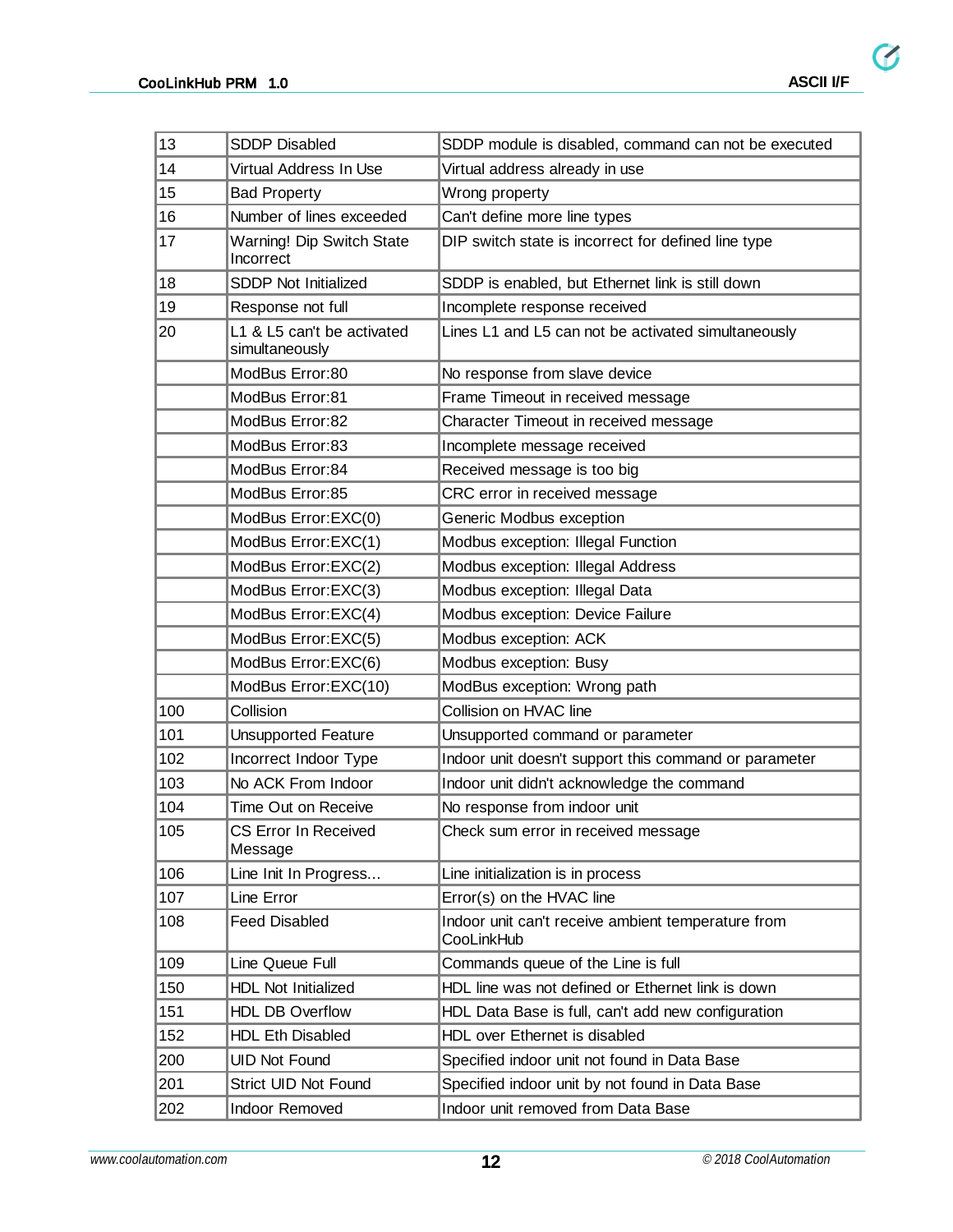$\boldsymbol{G}$ 

| 203 | DB Overflow                   | Indoor units Data Base is full                        |
|-----|-------------------------------|-------------------------------------------------------|
| 204 | Group DB Overflow             | Group Data Base is full                               |
| 205 | VA DB Overflow                | Virtual address Data Base is full                     |
| 206 | <b>FDB5 Overflow</b>          | Properties Data Base is full                          |
| 207 | Incorrect Unit Class          | Wrong class of the HVAC unit                          |
| 250 | Link DB Overflow              | Link Data Base is full                                |
| 251 | No CoolLinkHub Line           | CoolLinkHub line is not defined                       |
| 252 | <b>Auto Visibility Failed</b> | There was an error of visibility during link creation |
| 253 | Link already exists           | Device already linked                                 |
| 307 | <b>KNX DB Overflow</b>        | <b>KNX Data Base is full</b>                          |
| 309 | <b>KNX Not Connected</b>      | No communication with KNX extender                    |
| 310 | <b>KNX Line Not Started</b>   | KNX line not defined                                  |
| 450 | Luxom Disabled                | Luxom module not enabled                              |
| 451 | Luxom DB Overflow             | Luxom Data Base is full                               |
| 452 | Luxom Not Initialized         | Luxom module not initialized                          |

#### <span id="page-12-0"></span>**5.1.3 UID**

UID is used to identify indoor unit or a set of indoor units. UID has the following format:

| Line |  | Indoor number |
|------|--|---------------|
|      |  |               |

- · Line is a CooLinkHub HVAC Line number like **L1**, **L2**, ... **L\*** means "any line". To provide backward compatibility with CoolMaster and CooLink devices, Line number can be omitted from the UID.
- · Dot is a separator between Line number and Indoor number. If Line number is omitted or has a L\* form, dot must also be omitted.
- · Indoor number is an indoor unit number in HVAC system. Indoor number can be **\***, that means "any" UID Examples:
- **L1.102** Indoor Unit 102 on line L1
- **L2.003** Indoor Unit 003 on line L2
- **L\*100** Set of Indoor Units 100 on all lines
- **L3.1\*** Set of Indoor Units 1xx on line L3 (L3.100, L3.101, ... )
- **L4** All Indoors on line L4
- **L\*** All Indoors on all lines
- **203** Similar to L\*203 (for backward compatibility only)

#### **UID\_STRICT**

In some cases only specific indoor unit has to be referenced by UID. In this case it is required to use UID\_STRICT format: **Ln.XYY**, where **\*** usage is prohibited and Line number can not be omitted.

## <span id="page-12-1"></span>**5.2 Configuration Commands**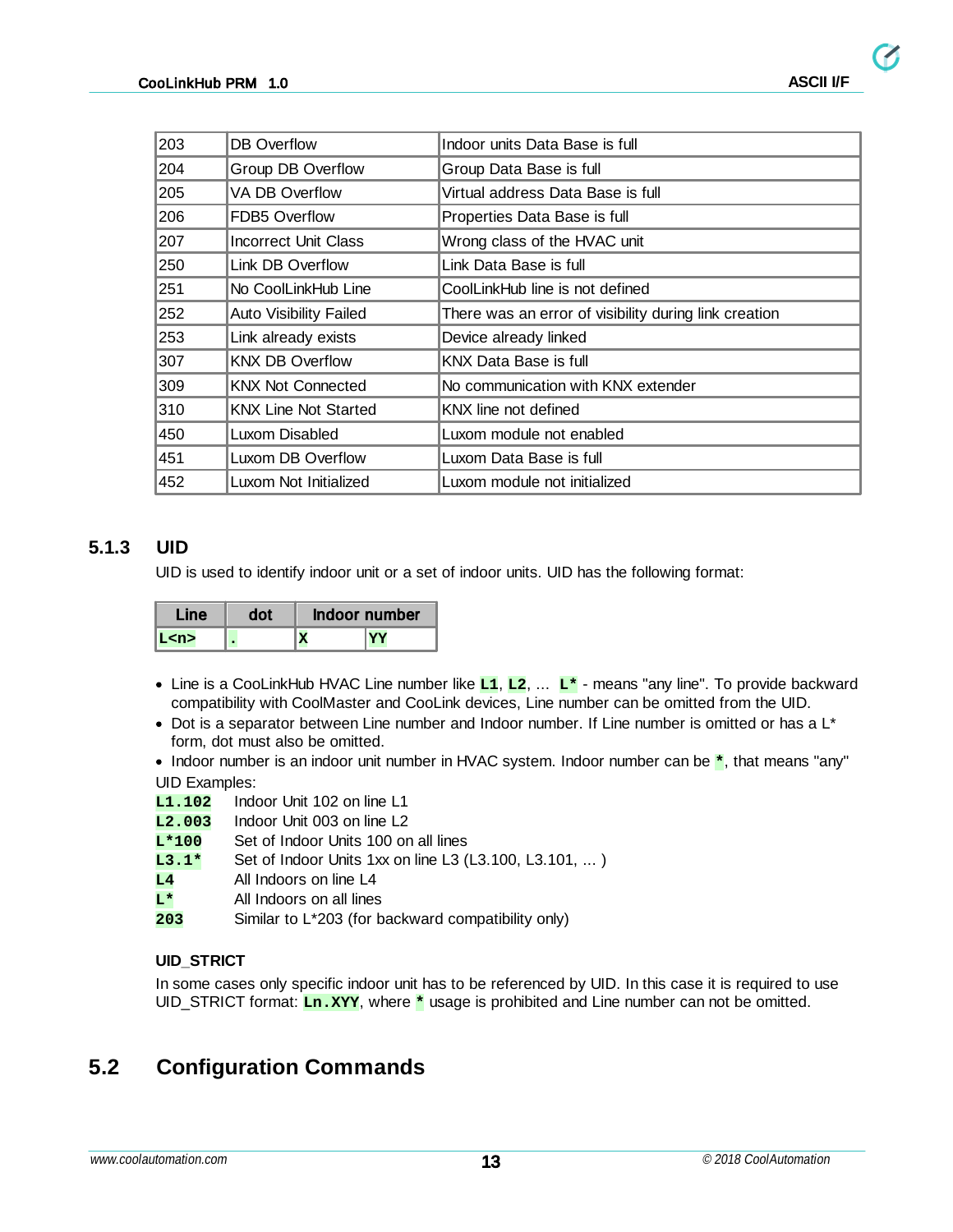#### <span id="page-13-0"></span>**5.2.1 set**

#### **SYNOPSIS**

**set [<SETTING> <VALUE>] set defaults**

#### **DESCRIPTION**

Query or change CooLinkHub settings. Without parameters **set** command will list all supported settings and their values. To change setting use format with <SETTING> and <VALUE>. Some settings are read only (RO) and can not be changed. **set defaults** command will load default values to all settings

| <setting></setting> | <b>Mode</b> | <b>Printed as</b> | <b>Value</b>                | Description*                                                                                                                                                                                                                                                        |
|---------------------|-------------|-------------------|-----------------------------|---------------------------------------------------------------------------------------------------------------------------------------------------------------------------------------------------------------------------------------------------------------------|
| S/N                 | <b>RO</b>   | S/N               |                             | CooLinkHub Serial Number                                                                                                                                                                                                                                            |
| version             | <b>RO</b>   | version           | X.Y.Z                       | CooLinkHub Firmware Version                                                                                                                                                                                                                                         |
| baud                | R/W         | baud rate         | 1200<br>115200              | RS232 Interface baud rate. Default is<br>9600                                                                                                                                                                                                                       |
| echo                | R/W         | echo              | $0$ or $1$                  | RS232 Interface echo control:<br>0 - echo disabled<br>1 - echo enabled                                                                                                                                                                                              |
| verbose             | R/W         | verbose           | 0 Or 1                      | Exit Code format:<br>0 - numeric<br>1 - verbose                                                                                                                                                                                                                     |
| aserver port        | R/W         | aserver port      | integer                     | Aserver TCP port. Default is: 10102                                                                                                                                                                                                                                 |
| aserver<br>prompt   | R/W         | aserver<br>prompt | $0$ or $1$                  | Aserver prompt control:<br>0 - prompt disabled<br>1 - prompt enabled                                                                                                                                                                                                |
| deg                 | R/W         | deg C/F           | C or F                      | Temperature scale Celsius or<br>Fahrenheit                                                                                                                                                                                                                          |
| melody              | R/W         | melody            | string                      | Power-up melody. The value is printed<br>as melody name, to change the melody<br>its number should be provided.<br>set melody command lists supported<br>melodies and their numbers.                                                                                |
| filter of visi      | R/W         | filter            | visi 0 or<br>visi 1 or<br>" | Indoor units visibility according to props.<br>"-" - visibility filter applies only to LCD<br>1- visibility filter applies to LCD and<br>status/control commands<br>0 - visibility logic is inverted and filter is<br>applied to LCD and status/control<br>commands |
| <b>HVAC lines</b>   | <b>RO</b>   | <b>HVAC</b> lines | 08                          | Maximal allowed number of HVAC lines.                                                                                                                                                                                                                               |
| max indoors         | <b>RO</b>   | max indoors       | 1256                        | Maximal number of supported indoor<br>units                                                                                                                                                                                                                         |
| reset on<br>assert  | <b>RO</b>   | rst on assert     | $0$ or $1$                  | Determines whether CooLinkHub will<br>restart or halt if assertion detected<br>$0 - \text{halt}$<br>1- restart                                                                                                                                                      |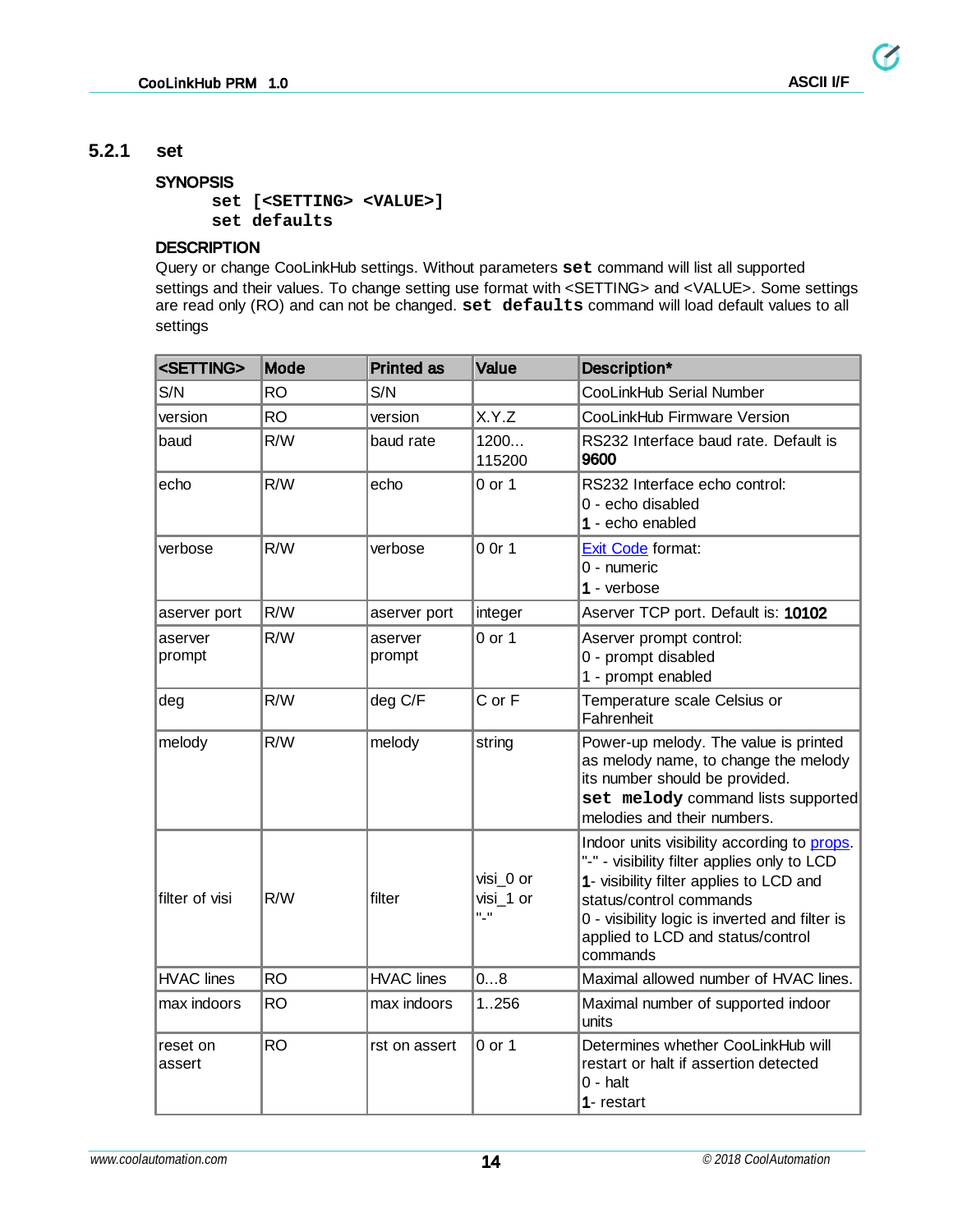\* - Bold font emphasizes default values.

EXAMPLE Disable echo **>set echo 0 OK** Change Aserver TCP port **>set aserver port 12345 OK** Load defaults **>set defaults OK** Apply props visibility filter to status/control commands **>set filter visi 1 OK, Boot Required!** Set RS232 Interface to 19200, 8 data bits, even parity, 1 stop bit **>set baud 19200 8E1 OK**

Set temperature scale to Fahrenheit **>set deg f OK**

Set power-up melody to 3 **>set melody 3 OK**

#### <span id="page-14-0"></span>**5.2.2 ifconfig**

#### **SYNOPSIS**

**ifconfig ifconfig <PARAMETER> <VALUE> ifconfig enable|disable**

#### **DESCRIPTION**

Query or configure Ethernet network settings. Without parameters, **ifconfig** command will list current network configuration. To change configuration use format with <PARAMETER> and <VALUE>.

| Parameter        | Mode | <b>Description</b>                                |
|------------------|------|---------------------------------------------------|
| <b>MAC</b>       | RO.  | MAC address of the CooLinkHub ETH port            |
| Link             | RO.  | Indicates whether Ethernet link is "Up" or "Down" |
| IP               | R/W  | Static (fixed) IP address or DHCP                 |
| <b>Netmask</b>   | R/W  | Netmask address in case of static IP              |
| Gateway          | R/W  | Default Gateway address in case of static IP      |
| DNS <sub>1</sub> | R/W  | <b>Primary DNS address</b>                        |
| DNS <sub>2</sub> | R/W  | Alternative DNS address                           |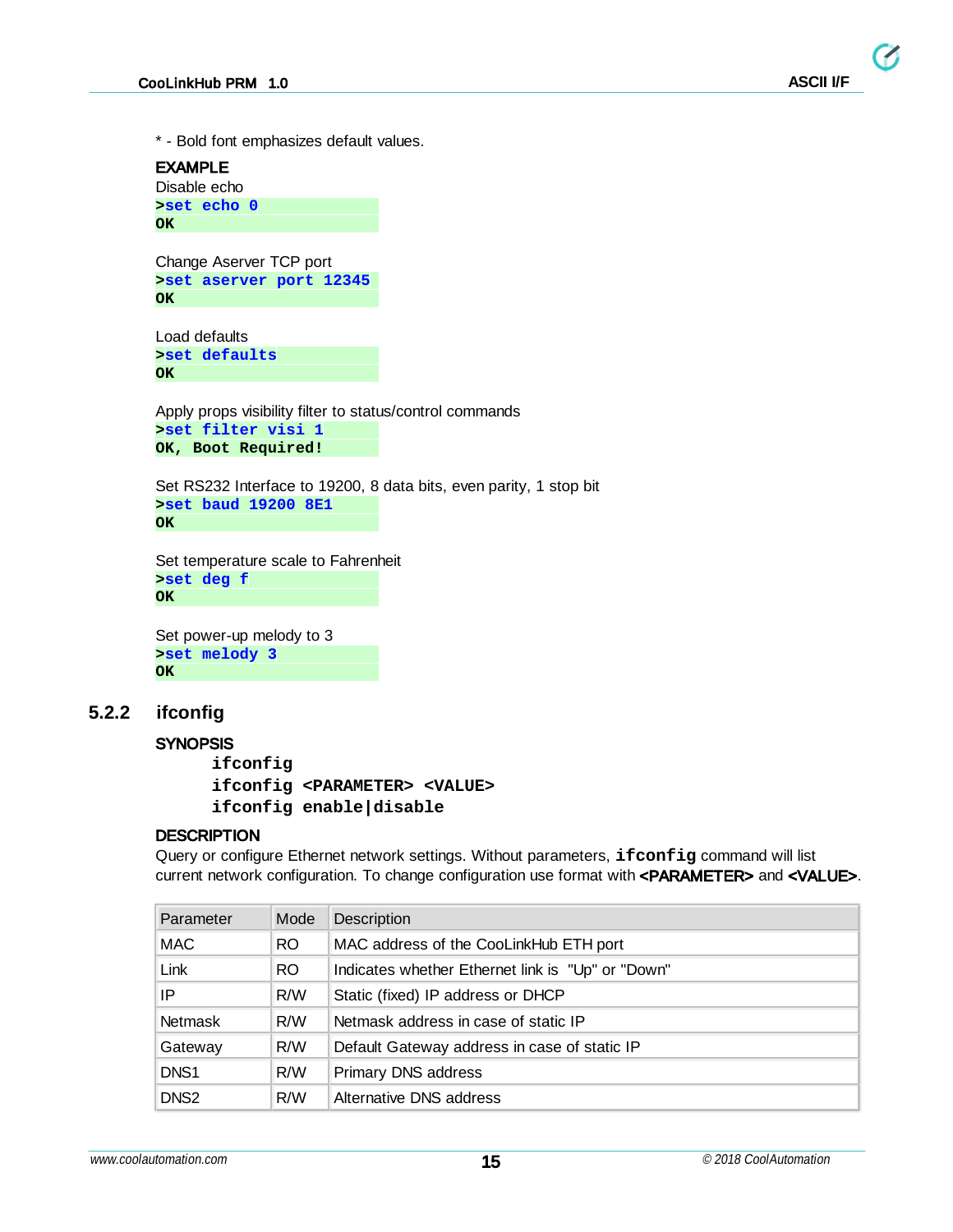$\boldsymbol{G}$ 

Parameter IP can be set to **DHCP**, to work as DHCP client, or IP number for static (fixed) IP. In case of DHCP, Netmask and Gateway values are provided by DHCP server. By default CooLinkHub is configured to operate as DHCP client.

#### EXAMPLE

```
Query network settings
```

```
>ifconfig
MAC : 28:3B:96:00:02:0F
Link : Up
IP : 192.168.16.108 (DHCP)
Netmask: 255.255.255.0
Gateway: 192.168.16.254
DNS1 : 8.8.8.8
DNS2 : 8.8.4.4
OK
```
Configure fixed IP, Gateway and Netmask **>ifconfig IP 192.168.1.102 OK, Boot Required! >ifconfig Gateway 192.168.1.0 OK, Boot Required! >ifconfig Netmask 255.255.0.0 OK, Boot Required!**

Configure DHCP client operation **>ifconfig IP DHCP OK, Boot Required!**

Disable Ethernet **>ifconfig disable OK, Boot Required!**

Change primary DNS address **>ifconfig DNS1 208.67.222.222 OK, Boot Required!**

#### <span id="page-15-0"></span>**5.2.3 props**

#### **SYNOPSIS**

**props props <[UID\\_STRICT>](#page-12-0) <PROPERTY> <VAL> props delall**

#### **DESCRIPTION**

Query or change CooLinkHub internal database of indoor unit properties. Changes made in this database have no impact on physical capabilities of related indoor units. Indoor unit properties record is created only upon first update made in database for this unit.

|  | In format without parameters props command will list all stored properties in a table view. |
|--|---------------------------------------------------------------------------------------------|
|--|---------------------------------------------------------------------------------------------|

| <property< th=""><th>Mode</th><th>Value</th><th>Description*</th><th><b>Notes</b></th></property<> | Mode | Value     | Description*                                                     | <b>Notes</b>           |
|----------------------------------------------------------------------------------------------------|------|-----------|------------------------------------------------------------------|------------------------|
| visible                                                                                            | R/W  | $10$ or 1 | Defines indoor unit visibility.<br>$ 0 -$ invisible<br>- visible | Effective after reboot |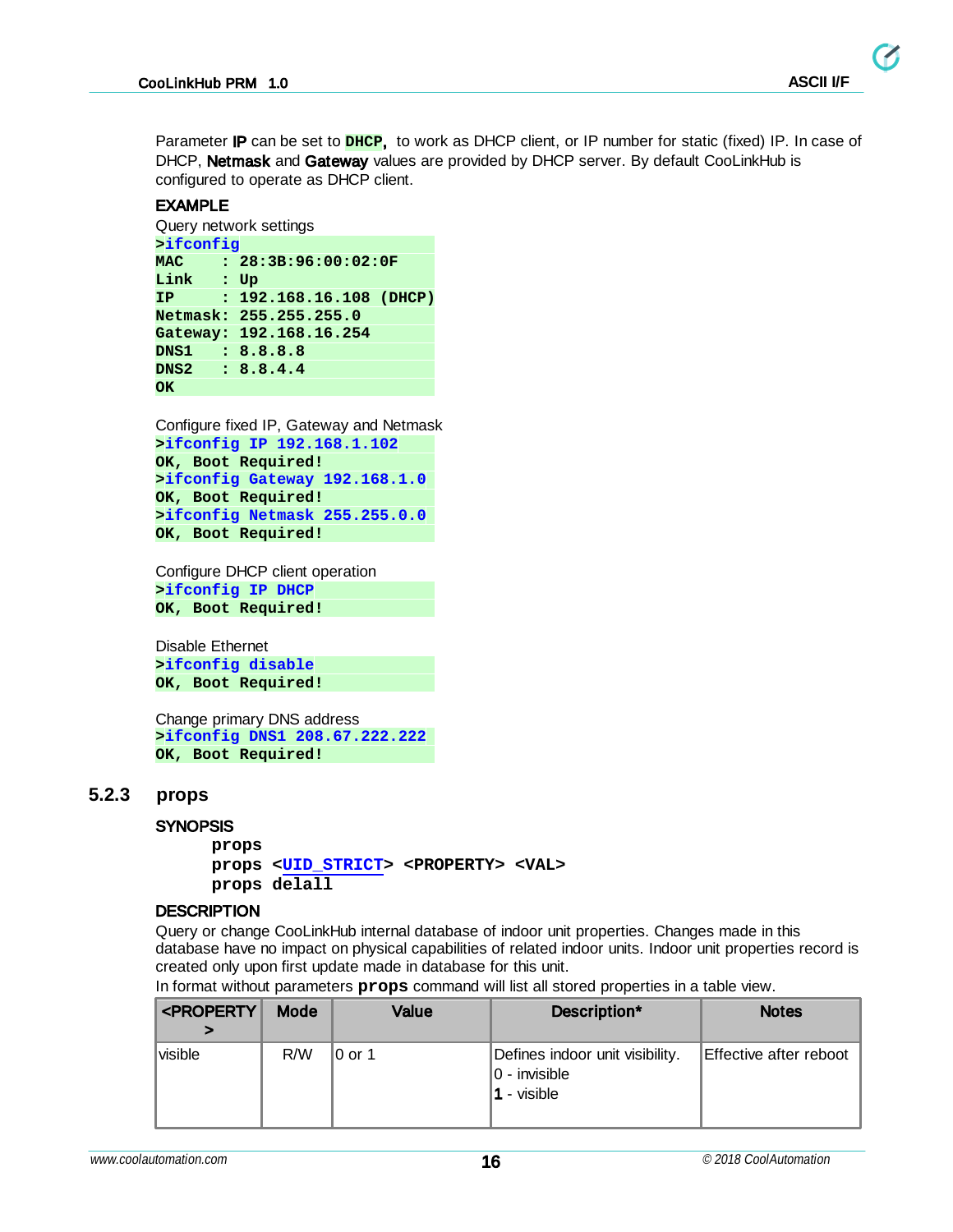|        |     |                                                        | Also depends on filter<br>setting (see set command).                                                                                                                                                             |                                                                   |
|--------|-----|--------------------------------------------------------|------------------------------------------------------------------------------------------------------------------------------------------------------------------------------------------------------------------|-------------------------------------------------------------------|
| fspeed | R/W | <+ ->v, l, m, h, t, a                                  | Defines indoor unit fan<br>speeds for commands to/from properties can be<br>KNX bus.<br>+ allow, - forbid,<br>v - very low/quiet,<br>$I - Iow,$<br>m - medium,<br>$h - high,$<br>$ t - \text{top} $<br>a - auto. | A number of<br>combined in one<br>command (see<br>examples below) |
| mode   | R/W | $\leftarrow$ + $\leftarrow$ ->c, d, f, h, hx, hh,<br>а | Defines indoor unit operation<br>modes for control commands<br>to/from KNX bus.<br>$+$ allow, - forbid,<br>$c - cool$ ,<br>d - dry,<br>$f - fan$ ,<br>h - heat,<br>hx - haux,<br>hh - heat & haux,<br>a - auto   |                                                                   |

\* Bold values represent defaults.

Command **props delall** will totally erase props database, returning all properties to their default state.

#### EXAMPLE

Make indoor unit 102 on line L1 invisible **>props L1.102 visible 0 OK, Boot Required!**

Forbid medium and auto fan speeds to indoor unit 107 on line L2 **>props L1.102 fspeed -m-a OK**

Allow only cool, fan and haux modes to indoor unit 101 on line L1 **>props L1.101 mode +c+f+hx-h-d-hh-a OK**

List all stored properties

| >props |                          |              |                      |              |                       |
|--------|--------------------------|--------------|----------------------|--------------|-----------------------|
| UID    | Name                     | Visi         | Modes                |              | Fspeeds               |
|        |                          |              |                      |              |                       |
| L6.204 | Kitchen                  |              | cdfh                 | a            | 1 m h<br>$\mathbf{a}$ |
| L1.102 | $\overline{\phantom{0}}$ | $\mathbf{0}$ | cdfh                 | $\mathbf{a}$ | $1$ m h<br><b>a</b>   |
| L2.107 | $\overline{\phantom{0}}$ |              | cdfh                 | a            | - h                   |
| L1.101 | -                        | $\mathbf{1}$ | $\mathbf{c}$ f<br>hx |              | $1 \text{ m h}$<br>a, |
| OК     |                          |              |                      |              |                       |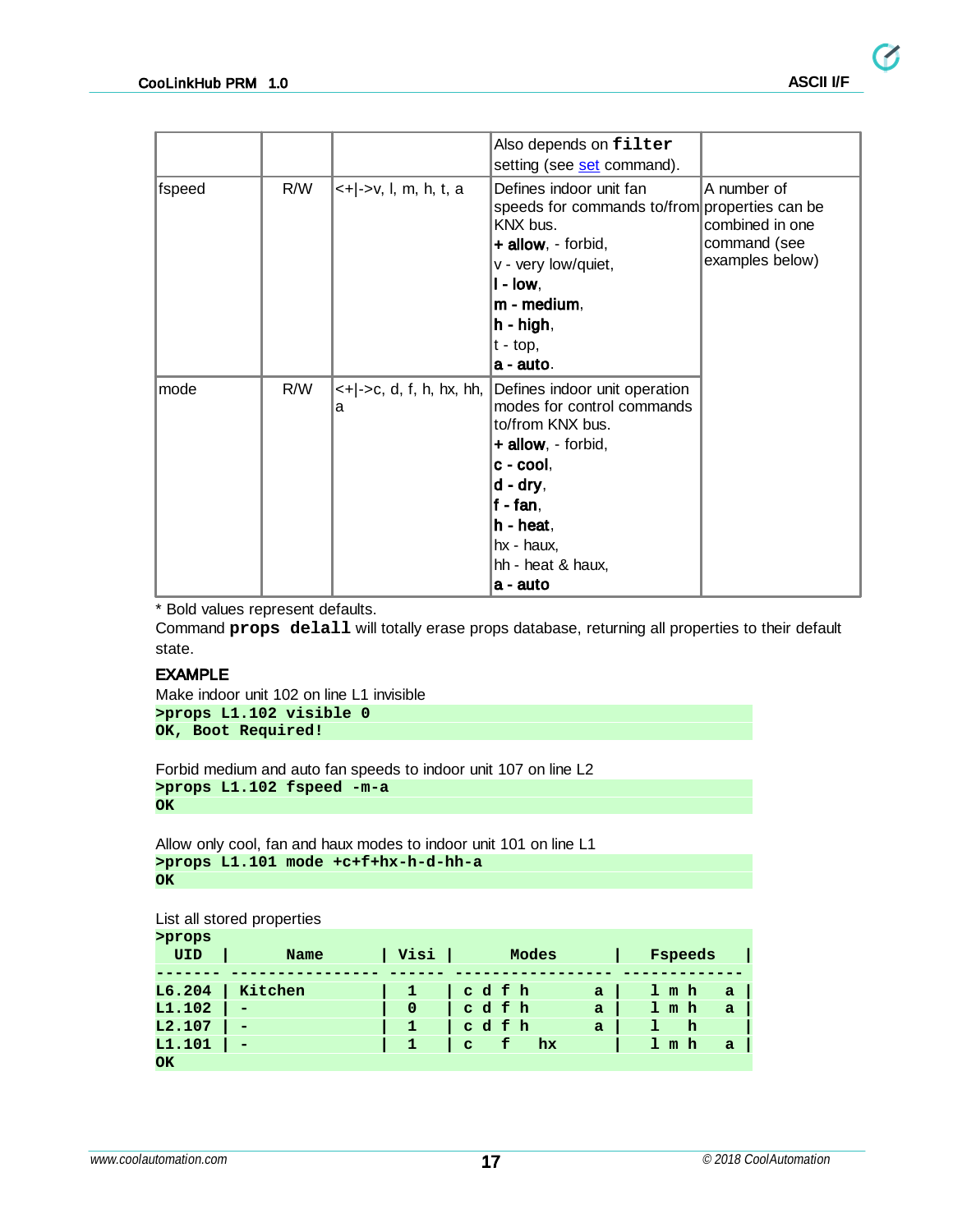### <span id="page-17-0"></span>**5.3 HVAC Status and Control Commands**

#### <span id="page-17-1"></span>**5.3.1 on**

#### **SYNOPSIS**

**on [\[UID\]](#page-12-0)**

#### **DESCRIPTION**

Turn on indoor unit(s).

#### EXAMPLE

Turn on indoor unit 102 on Line L1 **>on L1.102 OK**

Turn on all indoor units on Line L2 **>on L2\* OK**

Turn on all indoor units **>on OK**

#### <span id="page-17-2"></span>**5.3.2 allon**

**SYNOPSIS** 

**allon**

#### **DESCRIPTION**

Turn on all indoor units.

#### <span id="page-17-3"></span>**5.3.3 off**

**SYNOPSIS off [[UID](#page-12-0)]**

#### **DESCRIPTION**

Turn off indoor unit(s).

#### EXAMPLE

Turn off indoor unit 102 on Line L1 **>off L1.102 OK**

Turn on all indoor units on Line L2 **>off L2\* OK**

Turn on all indoor units **>off OK**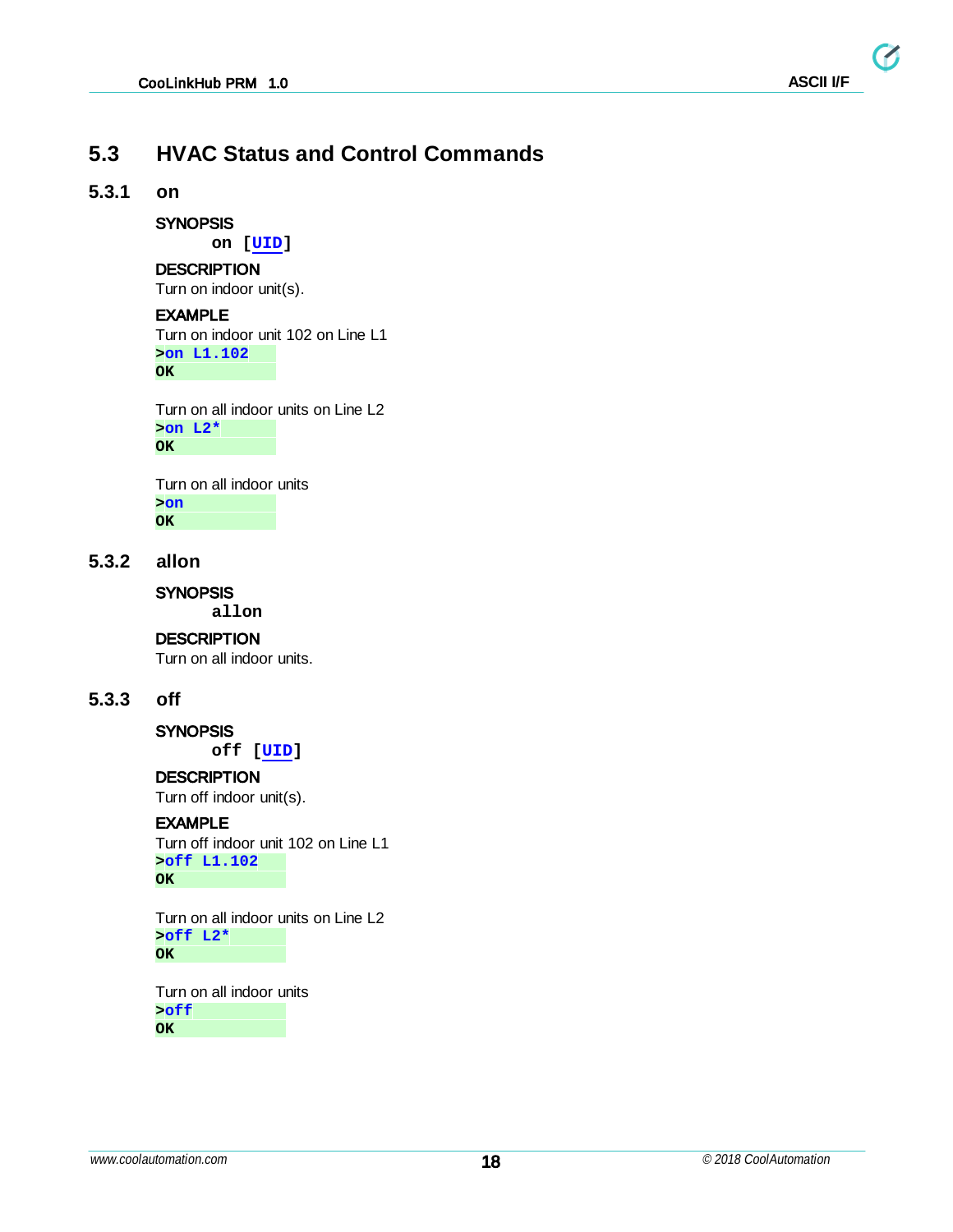#### <span id="page-18-0"></span>**5.3.4 alloff**

**SYNOPSIS** 

**allon**

#### **DESCRIPTION**

Turn on all indoor units.

#### <span id="page-18-1"></span>**5.3.5 cool**

#### **SYNOPSIS**

**cool [\[UID\]](#page-12-0)**

#### **DESCRIPTION**

Set indoor unit(s) operation mode to cool.

#### EXAMPLE

Set operation mode of the indoor unit 102 on Line L1 to cool **>cool L1.102 OK**

Set operation mode of all indoor units on Line L2 to cool **>cool L2\***

**OK**

Set operation mode of all indoor units to cool **>cool OK**

#### <span id="page-18-2"></span>**5.3.6 heat**

#### **SYNOPSIS**

**heat [\[UID\]](#page-12-0)**

#### **DESCRIPTION**

Set indoor unit(s) operation mode to heat.

#### EXAMPLE

Set operation mode of the indoor unit 102 on Line L1 to heat **>heat L1.102 OK**

Set operation mode of all indoor units on Line L2 to heat **>heat L2\* OK**

Set operation mode of all indoor units to heat **>heat OK**

#### <span id="page-18-3"></span>**5.3.7 fan**

**SYNOPSIS** 

**fan [[UID](#page-12-0)]**

**DESCRIPTION**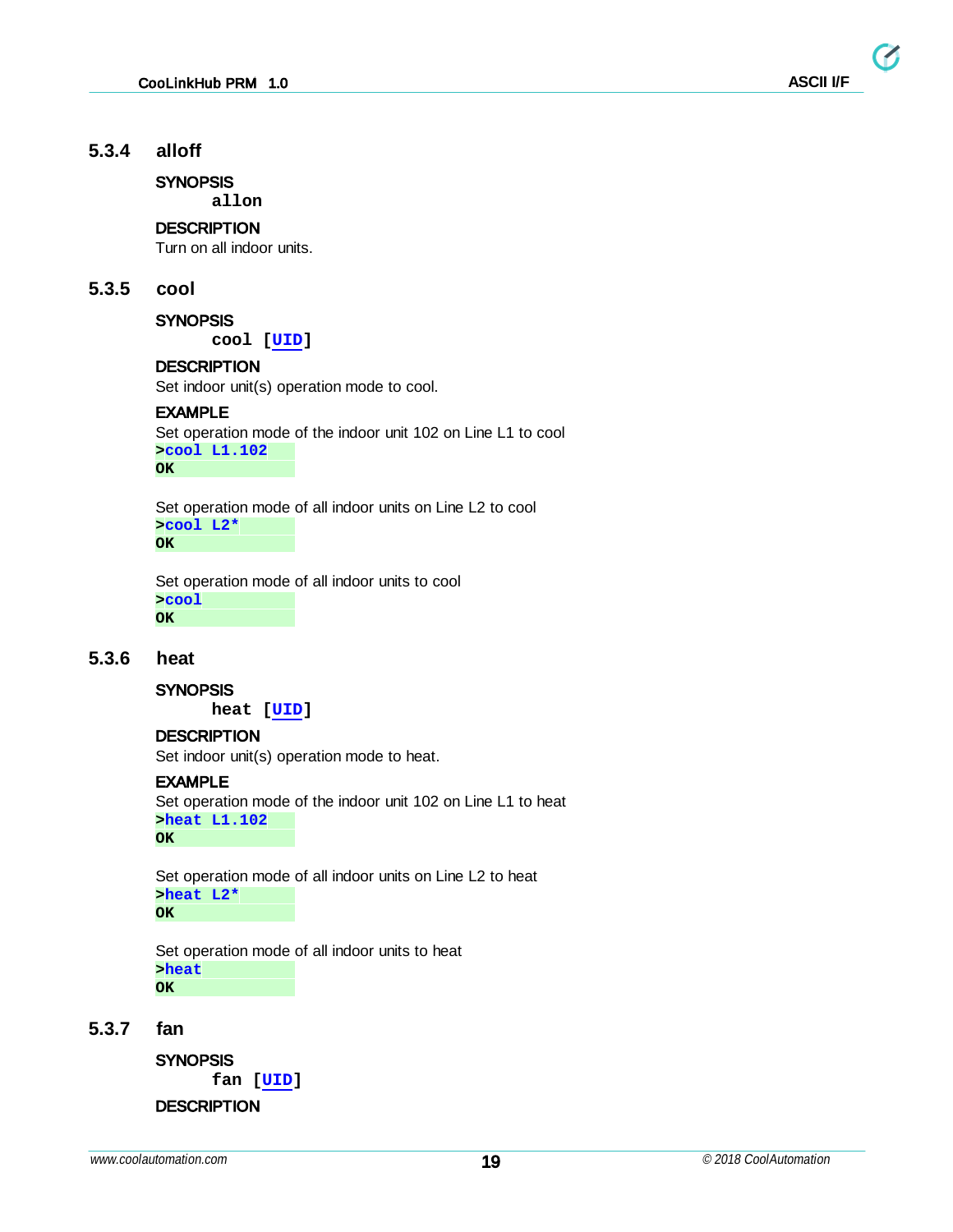Set indoor unit(s) operation mode to fan.

#### EXAMPLE

Set operation mode of the indoor unit 102 on Line L1 to fan **>fan L1.102 OK**

Set operation mode of all indoor units on Line L2 to fan **>fan L2\* OK**

Set operation mode of all indoor units to fan **>fan OK**

#### <span id="page-19-0"></span>**5.3.8 dry**

**SYNOPSIS** 

**dry [[UID](#page-12-0)]**

#### **DESCRIPTION**

Set indoor unit(s) operation mode to dry.

#### EXAMPLE

Set operation mode of the indoor unit 102 on Line L1 to dry **>dry L1.102 OK**

Set operation mode of all indoor units on Line L2 to dry **>dry L2\* OK**

Set operation mode of all indoor units to dry **>dry OK**

#### <span id="page-19-1"></span>**5.3.9 auto**

#### **SYNOPSIS**

**auto [\[UID\]](#page-12-0)**

#### **DESCRIPTION**

Set indoor unit(s) operation mode to auto.

#### EXAMPLE

Set operation mode of the indoor unit 102 on Line L1 to auto **>auto L1.102 OK**

Set operation mode of all indoor units on Line L2 to auto **>auto L2\* OK**

Set operation mode of all indoor units to auto **>auto OK**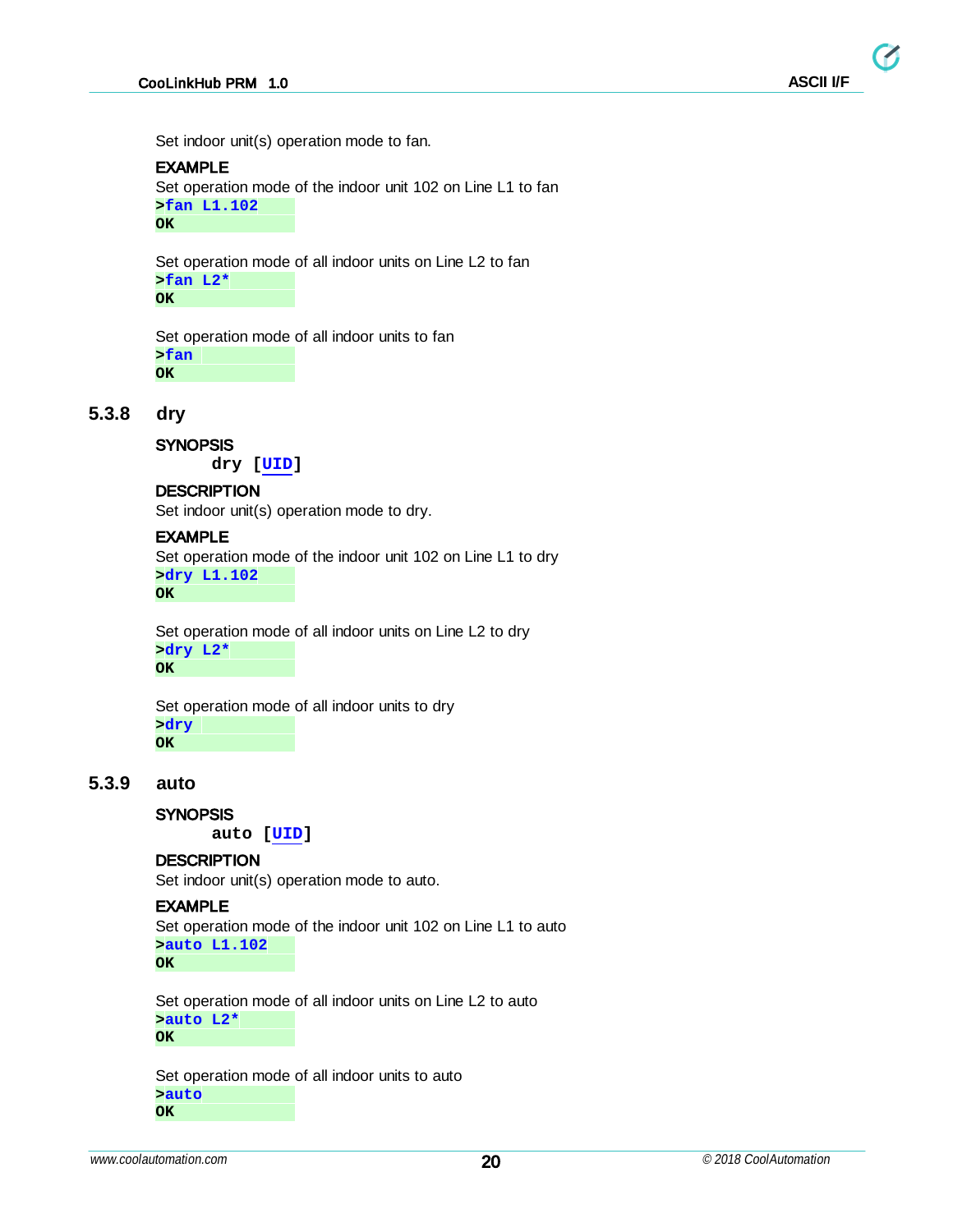#### <span id="page-20-0"></span>**5.3.10 haux**

#### **SYNOPSIS**

**haux [\[UID\]](#page-12-0)**

#### **DESCRIPTION**

Set operation mode of the ThermoPad device(s) connected to PBUS line of CooLinkHub to auxiliary heat mode.

#### EXAMPLE

Set operation mode of the ThermoPad 083 on Line L2 to haux **>haux L2.083 OK**

Set operation mode of all ThermoPad devices on Line L2 to haux **>haux L2\* OK**

#### <span id="page-20-1"></span>**5.3.11 temp**

#### **SYNOPSIS**

**temp [\[UID\]](#page-12-0) [±]<TEMP> temp [\[UID\]](#page-12-0) <TEMP.d>**

#### **DESCRIPTION**

Change indoor unit(s) Set Temperature.

· In form **temp [UID] [±]<TEMP>**

**<TEMP>** parameter must be decimal natural number. Command can work in relative or absolute manner. If plus '**+**' or minus '**-**' sign precedes **<TEMP>** parameter, it's value will be added to or substituted from the current Set Temperature value. Otherwise Set Temperature will be set to the given **<TEMP>** value.

· In form **temp [UID] <TEMP.d>**

Set Temperature parameter **<TEMP.d>** is a fractal number with 0.1 precision. (In this case preceding **+** or **-** are not allowed). If HVAC system does not support 0.1 precision for the Set Temperature (see table below), the final value will be the nearest supported value.

| <b>CoolPlug Type</b> | <b>Set Temperature Precision</b> |
|----------------------|----------------------------------|
| CoolPlug ME 12       | $0.5$ <sup>o</sup> C             |
| CoolPlug ME CN105    | $1.0$ <sup>o</sup> C             |
| CoolPlug DK P1P2     | $0.1$ <sup>o</sup> C             |
| CoolPlug DK S21      | $1.0$ <sup>o</sup> C             |
| CoolPlug DKS         | $1.0$ <sup>o</sup> C             |
| CoolPlug FJ          | $1.0$ <sup>o</sup> C             |
| CoolPlug PN/SA/TO    | $1.0$ <sup>o</sup> C             |

The **deg** setting (see [set](#page-13-0) command) defines which temperature scale Celsius or Fahrenheit is used for **<TEMP>** and **<TEMP.d>** parameters value. (Examples below assume that temperature scale is Celsius).

#### EXAMPLE

Set indoor unit 102 on line L2 Set Temperature to 23ºC **>temp L2.102 23 OK**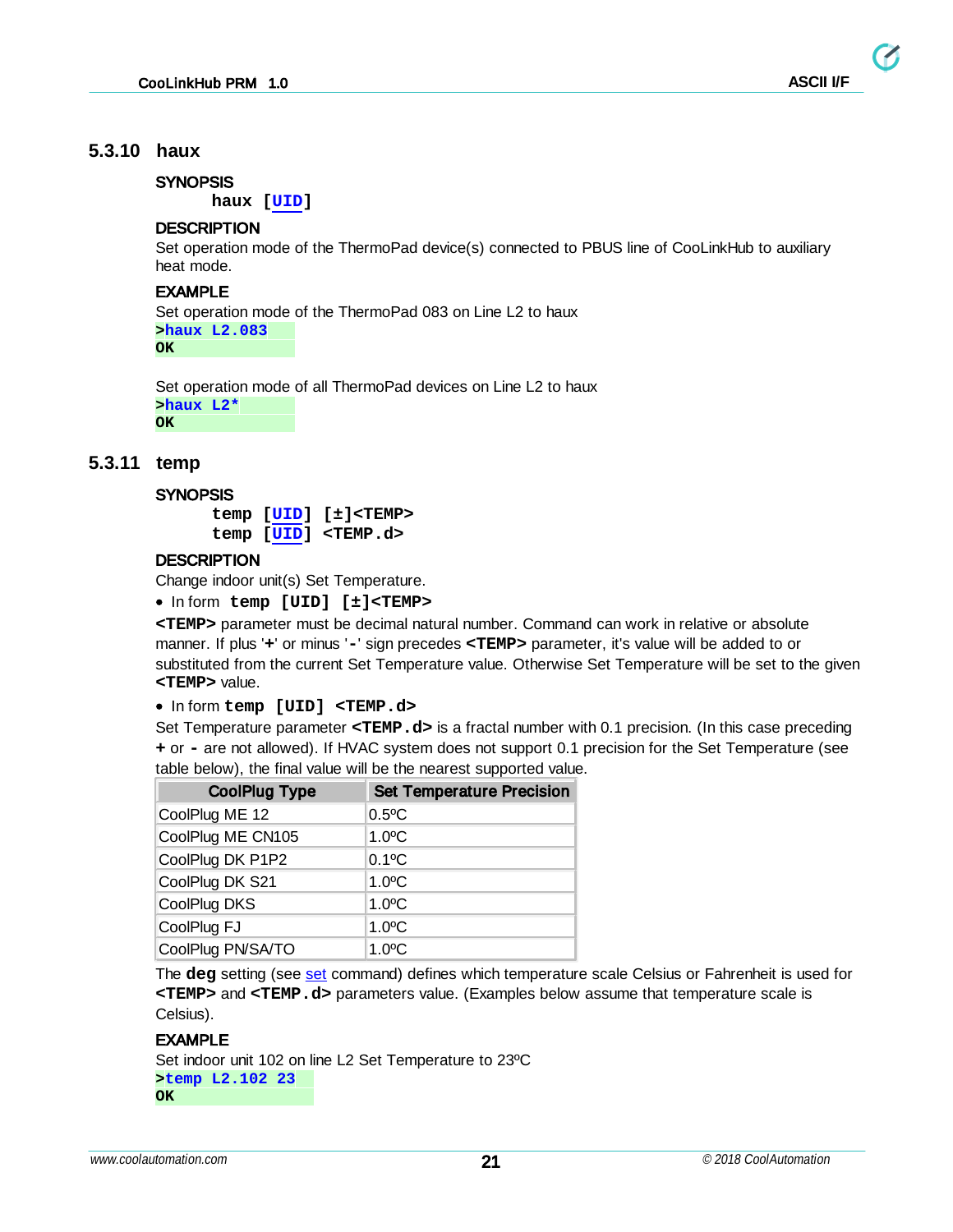Ø

Decrease all indoor units on line L2 Set Temperature by 2ºC **>temp L2\* -2 OK**

Set all indoor units on line L2 Set Temperature to 24.5ºC **>temp L2\* 24.5 OK**

Set all indoor units Set Temperature to 22ºC **>temp 22 OK**

#### <span id="page-21-0"></span>**5.3.12 feed**

#### **SYNOPSIS**

**feed [\[UID\]](#page-12-0) [±]<TEMP> feed [\[UID\]](#page-12-0) <TEMP.d>**

#### **DESCRIPTION**

Provides Ambient Temperature suggestion for given indoor unit(s). If **<TEMP>** is zero CooLinkHub will stop suggesting Ambient Temperature. Suggested Ambient Temperature is not persistent and is lost (set to zero) after power reset of CooLinkHub.

```
· In form feed [UID] [±]<TEMP>
```
**<TEMP>** parameter must be decimal natural number. Command can work in relative or absolute manner. If plus '**+**' or minus '**-**' sign precedes **<TEMP>** parameter it's value will be added to or substituted from the current Ambient Temperature suggested value. Otherwise it will be set to the given **<TEMP>** value.

· In form **feed [UID] <TEMP.d>**

Parameter **<TEMP.d>** is a fractal number with 0.1 precision. (In this case preceding **+ or -** are not allowed).

It is not guaranteed that the Ambient Temperature reported by indoor unit will be equal to the suggested Ambient Temperature provided with **feed** command. The **feed** command is supported by the following CoolPlug types:

| <b>CoolPlug Type</b>            | <b>Feed Support/ Precision</b> |
|---------------------------------|--------------------------------|
| CoolPlug ME 12                  | $0.1$ °C                       |
| CoolPlug ME CN105               | Not supported                  |
| CoolPlug DK P1P2                | $0.01$ °C                      |
| CoolPlug DK S21                 | Not supported                  |
| CoolPlug DKS                    | $0.1$ <sup>o</sup> C           |
| CoolPlug FJ (APG000 compatible) | $0.5$ °C                       |
| CoolPlug PN/SA/TO               | $1^{\circ}$ C                  |

The **deg** setting (see [set](#page-13-0) command) defines which temperature scale Celsius or Fahrenheit is used for **<TEMP>** and **<TEMP.d>** parameters value. (Examples below assume that temperature scale is Celsius).

#### EXAMPLE

Suggest Ambient Temperature of 23.5ºC for indoor unit L2.102 **>feed L2.102 23.5 OK**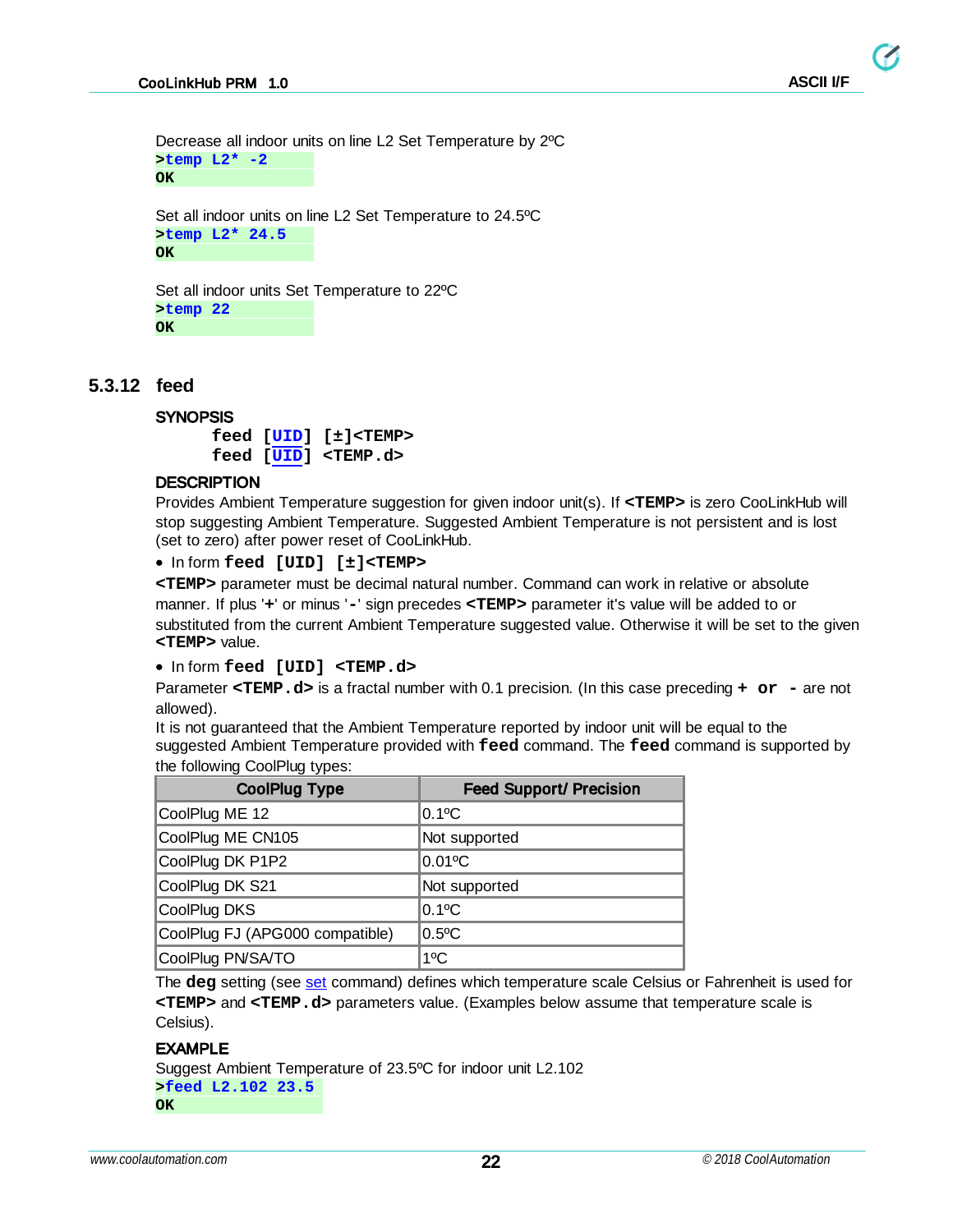Decrease suggested Ambient Temperature for all indoor units on line L2 by 2ºC **>feed L2\* -2 OK**

#### <span id="page-22-0"></span>**5.3.13 fspeed**

#### **SYNOPSIS**

```
fspeed [UID] <v,V|l,L|m,M|h,H|t,T|a,A>
```
#### **DESCRIPTION**

Set indoor unit(s) Fan Speed to:

- · **v** or **V** very low or quiet
- · **l** or **L** low
- · **m** or **M** medium
- · **h** or **H** high
- · **t** or **T** top or very high
- · **a** or **A** auto

Not all indoor units support Fan Speed options listed above. Set of Fan Speed options supported by indoor unit depends on specific indoor unit type capabilities. If requested Fan Speed is not supported by indoor unit, **fspeed** command may have no effect.

#### EXAMPLE

```
Set indoor unit 102 on Line L2 Fan Speed to low
>fspeed L2.102 l
OK
```
Set all indoor units on Line L2 Fan Speed to high **>fspeed L2\* h OK**

Set all indoor units Fan Speed to medium **>fspeed m OK**

#### <span id="page-22-1"></span>**5.3.14 swing**

#### **SYNOPSIS**

**swing [[UID](#page-12-0)] <h|v|a|3|4|6|x>**

#### **DESCRIPTION**

Set indoor unit(s) louver position to:

- · **h** horizontal
- · **v** vertical
- · **a** auto (swing)
- · **3** 30º
- · **4** 45º
- · **6** 60º
- · **x** turn off louver swing

Not all indoor units support louver position options listed above or have louver position control at all. Louver control is a capability of the specific indoor unit type. If requested louver position is not supported by indoor unit, **swing** command may have no effect.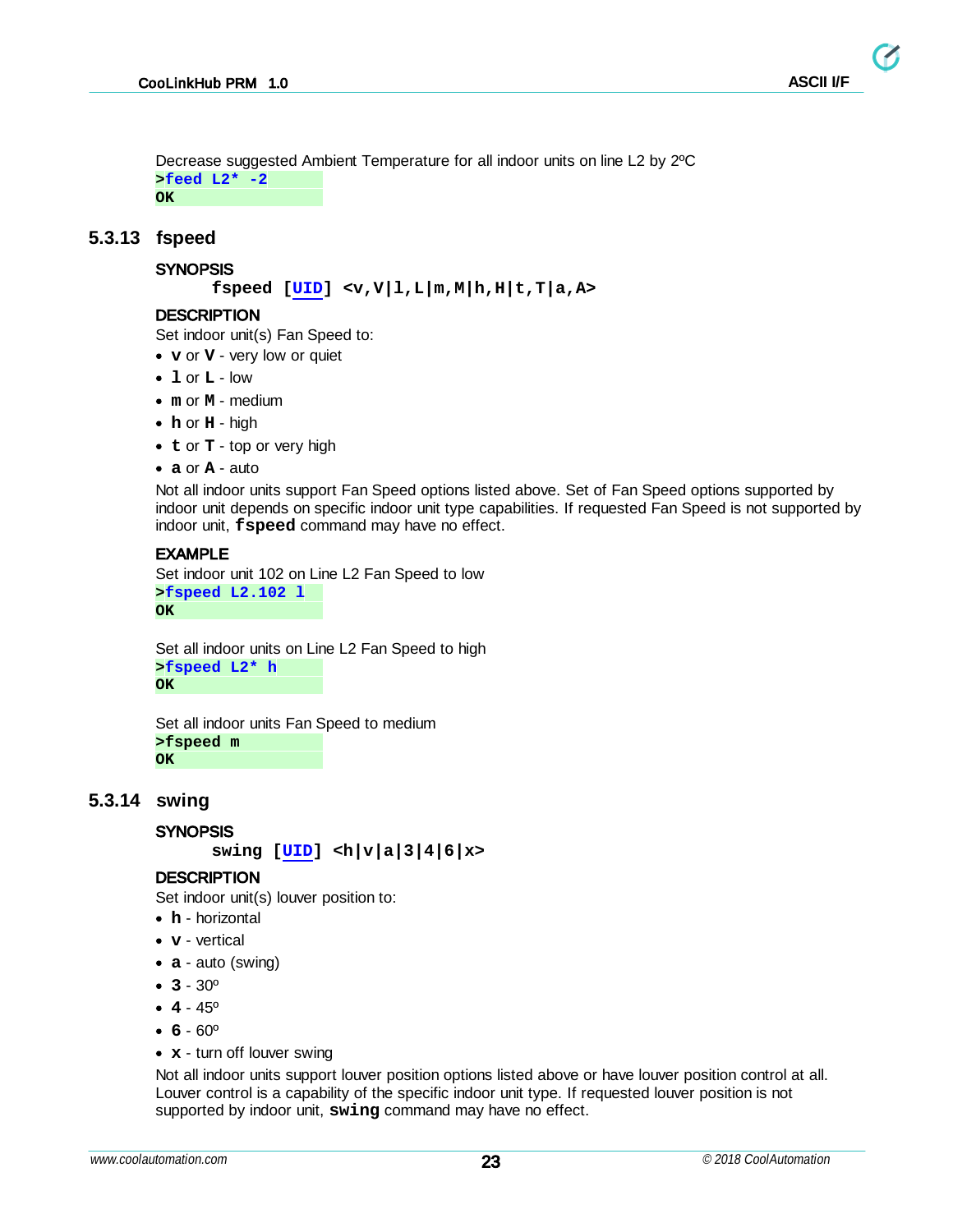#### EXAMPLE

Set indoor unit 102 on Line L2 louver to horizontal position **>swing L2.102 h OK**

Set all indoor units louver to 30º position **>swing 3 OK**

#### <span id="page-23-0"></span>**5.3.15 filt**

**SYNOPSIS** 

**filt [\[UID\]](#page-12-0)**

#### **DESCRIPTION**

Reset Filter Sign.

#### EXAMPLE

Reset Filter Sign on indoor unit 102 on line L2 **>filt L2.102 OK**

#### <span id="page-23-1"></span>**5.3.16 ls**

#### **SYNOPSIS**

**ls [\[UID\]](#page-12-0)**

#### **DESCRIPTION**

Get indoor unit(s) status information. If **UID** is omitted, all indoor units will be listed. Indoor unit status information has a fixed format. So every status field position in the output string is predefined and can be used for information parsing.

· Indoor unit status line layout with Celsius temperature scale 0123456789012345678901234567890123456 **L2.102 OFF 20C 27C High Cool OK - 0**

· Indoor unit status line layout with Fahrenheit temperature scale 012345678901234567890123456789012345678 **L2.102 OFF 120F 127F High Cool OK - 0**

| <b>Field</b>          | Position in string |                   | <b>Value format</b>                       |  |
|-----------------------|--------------------|-------------------|-------------------------------------------|--|
|                       | <b>Celsius</b>     | <b>Fahrenheit</b> |                                           |  |
| UID                   | $0 - 5$            |                   | Ln.XYY                                    |  |
| On/Off                | $7-9$              |                   | ON or OFF                                 |  |
| Set Temperature       | $11 - 12$          | $11 - 13$         | nnC or nnnF                               |  |
| Room Temperature      | 15-16              | $16 - 18$         | nnC or nnnF                               |  |
| Fan Speed             | 19-22              | $21 - 24$         | VLow Low_ Med_ High Top_ Auto             |  |
| <b>Operation Mode</b> | 24-27              | 26-29             | Cool Heat Fan_ Dry_ Auto                  |  |
| Indoor Failure Code   | 29-32              | $31 - 34$         | OK - no failure, else indoor Failure Code |  |
| Filter Sign           | 34                 | 36                | $-$ or $\#$ meaning filter sign           |  |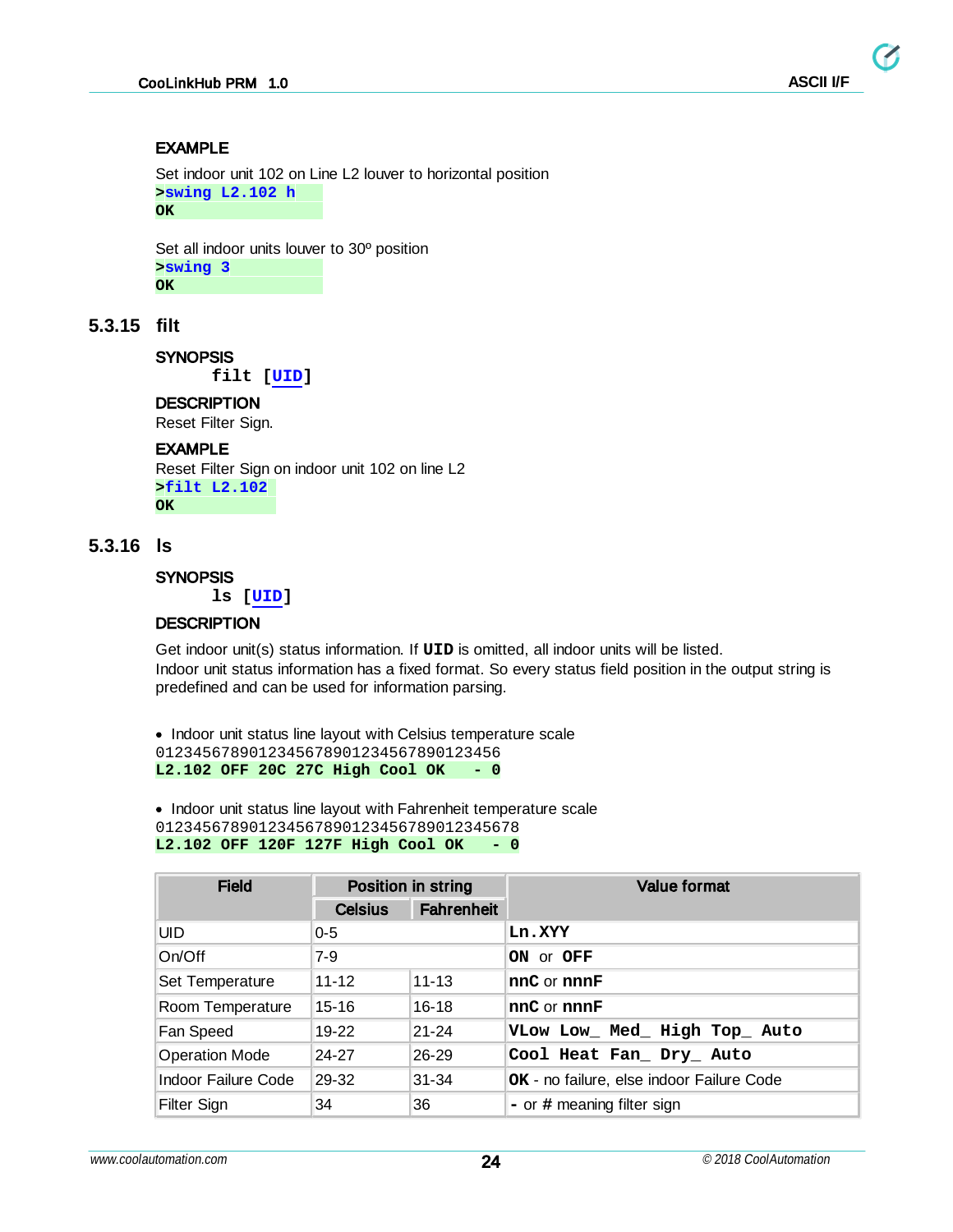EXAMPLE

| $>$ ls L2                             |  |                     |  |       |  |
|---------------------------------------|--|---------------------|--|-------|--|
| L2.101 ON 25C 27C Low Cool OK         |  |                     |  | - 1   |  |
| L2.102 OFF 20C 27C High Cool OK<br>ОΚ |  |                     |  | $- 0$ |  |
| $>$ ls L $2.101$                      |  |                     |  |       |  |
| L2.101 ON 25C 27C Low Cool OK<br>ОK   |  |                     |  | - 1   |  |
| >1s                                   |  |                     |  |       |  |
| L1.101 ON                             |  | 25C 24C Low Cool OK |  | $-1$  |  |
| L1.102 ON 22C 23C Med Cool OK         |  |                     |  | $- 0$ |  |
| L2.101 ON                             |  | 25C 27C Low Cool OK |  | $-1$  |  |
| L2.102 OFF 20C 27C High Cool OK<br>ОΚ |  |                     |  | $- 0$ |  |

#### <span id="page-24-0"></span>**5.3.17 ls2**

#### **SYNOPSIS**

**ls2 [[UID](#page-12-0)]**

#### **DESCRIPTION**

Same as **1s**, but with decimal precision in temperature fields.

· Indoor Unit status line with Celsius temperature scale 01234567890123456789012345678901234567890 **L1.102 ON 16.9C 27.0C High Cool OK - 0**

· Indoor Unit status line with Fahrenheit temperature scale 0123456789012345678901234567890123456789012 **L1.102 ON 062.4F 080.6F High Cool OK - 0**

| <b>Field</b>          | Position in string |                   | <b>Values</b>                             |  |  |
|-----------------------|--------------------|-------------------|-------------------------------------------|--|--|
|                       | <b>Celsius</b>     | <b>Fahrenheit</b> |                                           |  |  |
| UID.                  | $0 - 5$            |                   | Ln.XYY                                    |  |  |
| On/Off                | $7-9$              |                   | ON or OFF                                 |  |  |
| Set Temperature       | $11 - 14$          | $11 - 15$         | nnC or nnnF                               |  |  |
| Room Temperature      | $17-20$            | $18 - 22$         | nnC or nnnF                               |  |  |
| Fan Speed             | $23 - 26$          | $25 - 28$         | VLow Low_ Med_ High Top_ Auto             |  |  |
| <b>Operation Mode</b> | 28-31              | $30 - 33$         | Cool Heat Fan Dry Auto                    |  |  |
| Indoor Failure Code   | 33-36              | $35 - 38$         | OK - no failure, else indoor Failure Code |  |  |
| Filter Sign           | 38                 | 40                | $-$ or $\#$ meaning filter sign           |  |  |
| Demand                | 40                 | 42                | $0$ or $1$                                |  |  |

#### EXAMPLE

**>ls L2 L2.101 ON 25.7C 27.2C Low Cool OK - 1 L2.102 OFF 20.0C 27.3C High Cool OK - 0 OK >ls L2.101**

**ASCII I/F**

Ø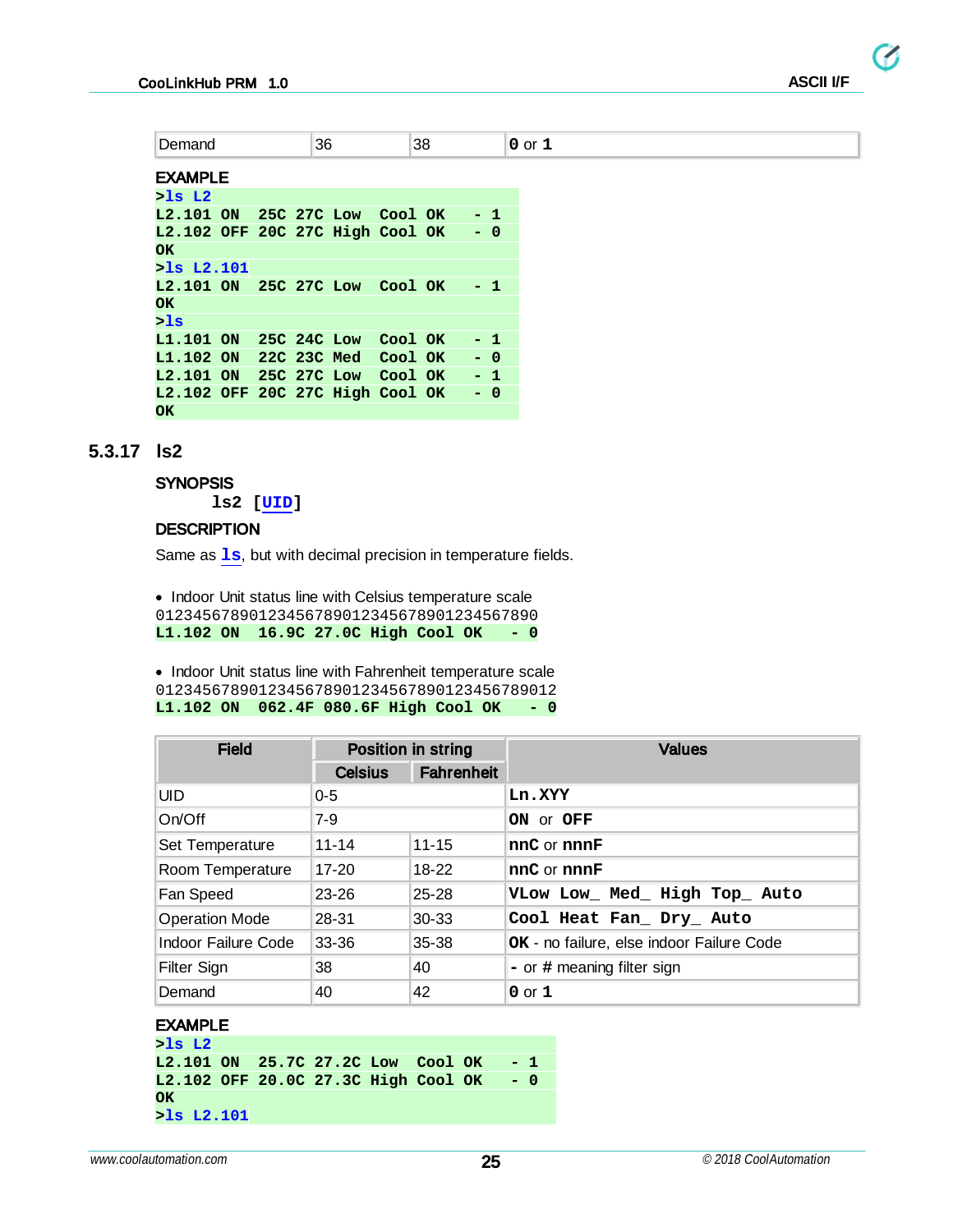$\boldsymbol{G}$ 

```
L2.101 ON 25.7C 27.2C Low Cool OK - 1
OK
>ls
L1.101 ON 25.4C 24.1C Low Cool OK - 1
L1.102 ON 22.1C 23.4C Med Cool OK - 0
L2.101 ON 25.7C 27.2C Low Cool OK - 1
L2.102 OFF 20.0C 27.3C High Cool OK - 0
OK
```
#### <span id="page-25-0"></span>**5.3.18 query**

#### **SYNOPSIS**

#### **query <[UID\\_STRICT>](#page-12-0) <o|m|f|t|h|e|a|s>**

#### **DESCRIPTION**

Query one of the status parameters for given indoor unit. (<UID\_STRICT> parameter references a single indoor unit). Query result is printed as alpha-numeric value according to the table below.

| Query parameter | <b>Status parameter</b>                 | Value                  |
|-----------------|-----------------------------------------|------------------------|
| o               | On/Off                                  | $0 - Off, 1 - On$      |
| ${\bf m}$       | <b>Operation Mode</b>                   | $0 - Cool$             |
|                 |                                         | $1 -$ Heat             |
|                 |                                         | $2 - Auto$             |
|                 |                                         | $3 - Dry$              |
|                 |                                         | $4 -$ Haux             |
|                 |                                         | $5 - Fan$              |
| f               | Fan Speed                               | $0 - Low$              |
|                 |                                         | 1 - Medium             |
|                 |                                         | $2 - High$             |
|                 |                                         | $3 - Auto$             |
|                 |                                         | $4 - Top$              |
| t               | Set Temperature                         | Natural number         |
| $\mathbf e$     | <b>Failure Code</b>                     | 0 - No failure,        |
|                 |                                         | otherwise failure code |
| a               | Ambient Temperature                     | Natural number         |
| ${\bf h}$       | Set Temperature with 0.01°<br>Precision | Fractal number         |
| S               | <b>Louver Position</b>                  | 0 - No Louver Control  |
|                 |                                         | $a - auto$ (swing)     |
|                 |                                         | h - horizontal         |
|                 |                                         | $3 - 30^{\circ}$       |
|                 |                                         | $4 - 45^{\circ}$       |
|                 |                                         | $6 - 60^{\circ}$       |
|                 |                                         | $v$ - vertical         |
|                 |                                         | $x - stop$ (swing)     |

#### EXAMPLE

**>query L1.100 o 1**